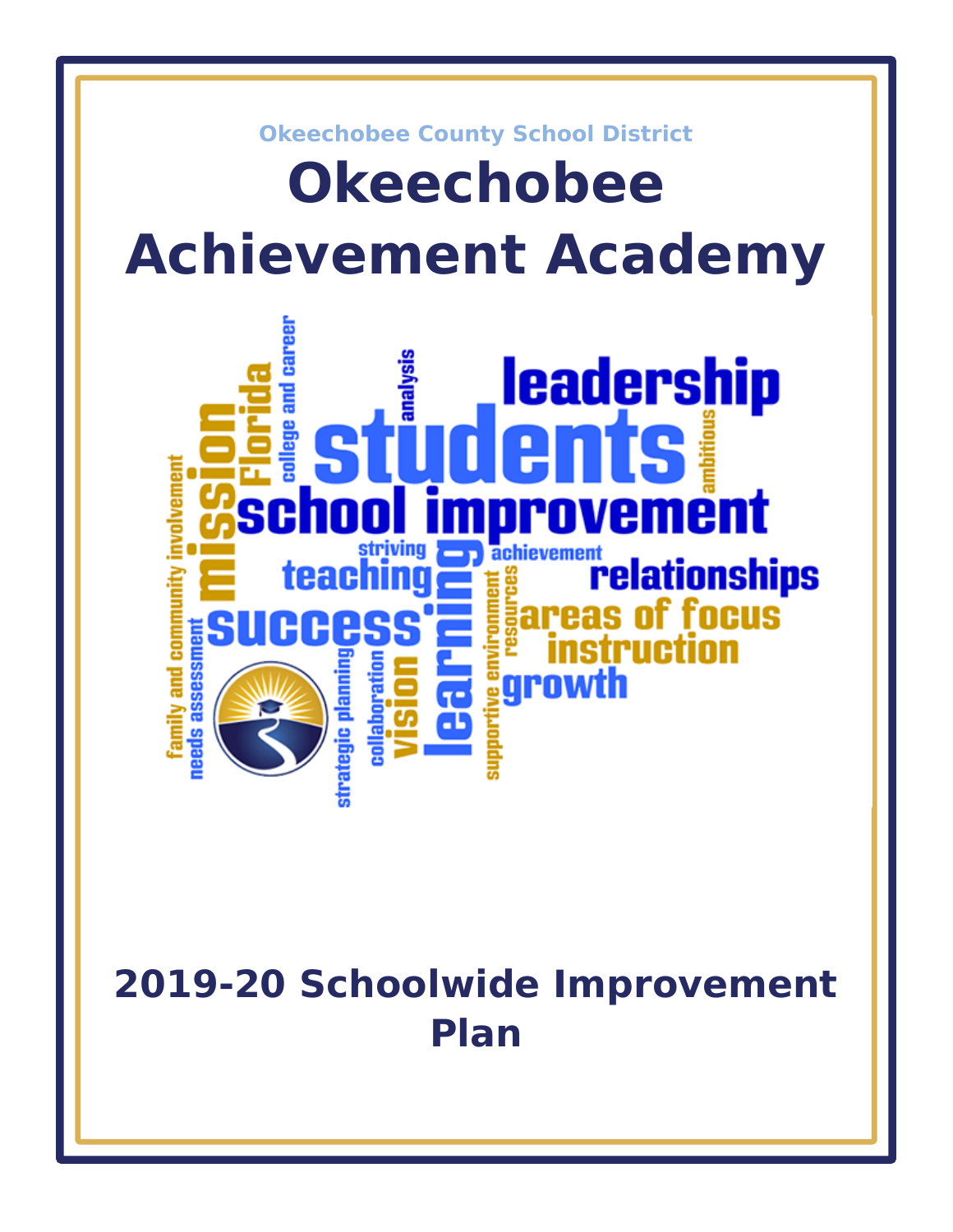# **Table of Contents**

| <b>School Demographics</b>            | 3  |
|---------------------------------------|----|
| <b>Purpose and Outline of the SIP</b> | 4  |
| <b>School Information</b>             |    |
| <b>Needs Assessment</b>               | 9  |
| <b>Planning for Improvement</b>       | 15 |
| <b>Title I Requirements</b>           | 21 |
| <b>Budget to Support Goals</b>        | O  |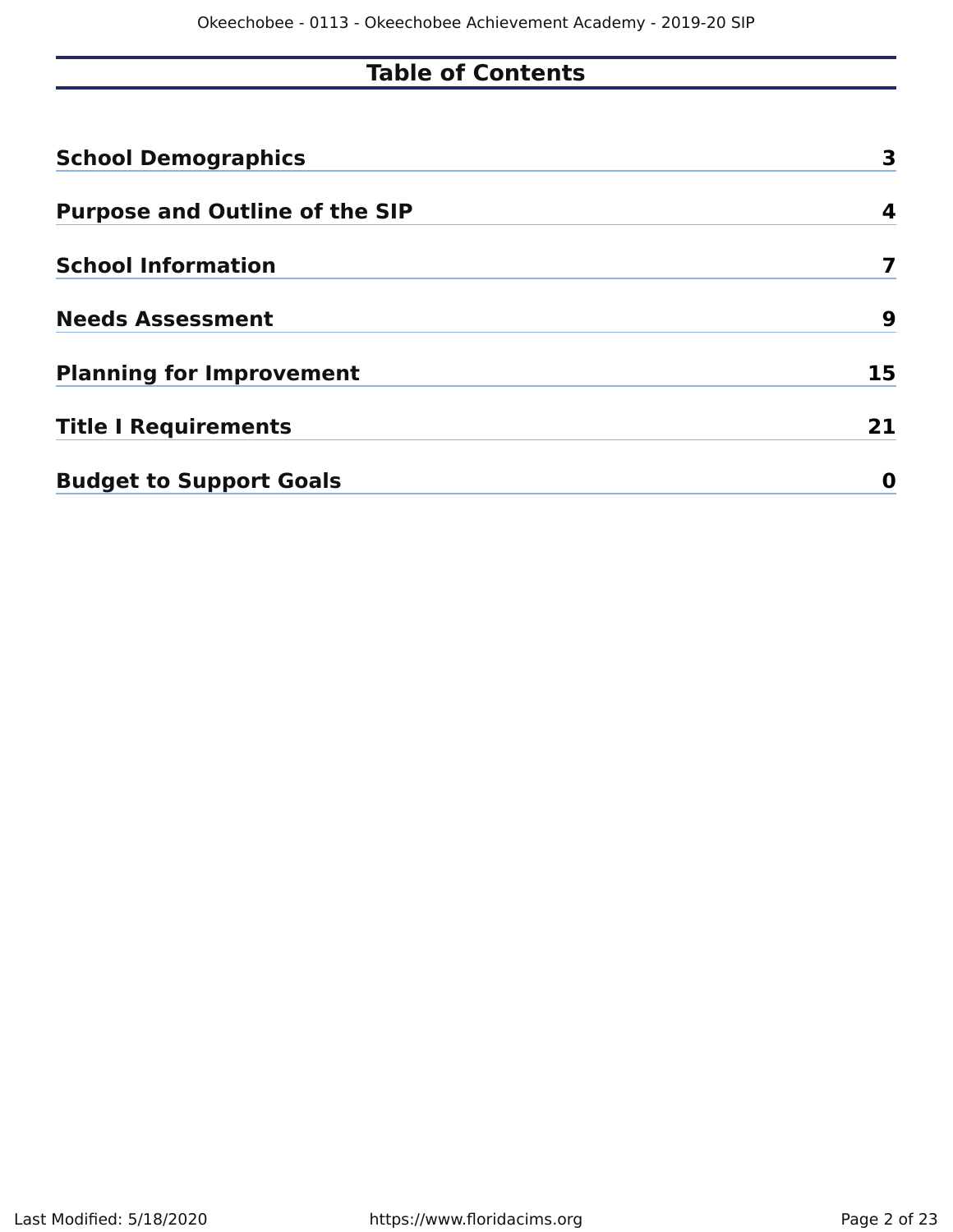# **Okeechobee Achievement Academy**

1000 NW 34TH ST, Okeechobee, FL 34972

http://okeechobeeachievementacademy.sites.thedigitalbell.com/

<span id="page-2-0"></span>**Demographics**

# **Principal: Bryan Van Camp** Start Date for this Principal: 6/10/2019

| <b>2019-20 Status</b><br>(per MSID File)                                                                                            | Active                                                                                                                               |
|-------------------------------------------------------------------------------------------------------------------------------------|--------------------------------------------------------------------------------------------------------------------------------------|
| <b>School Type and Grades Served</b><br>(per MSID File)                                                                             | <b>Combination School</b><br><b>PK-12</b>                                                                                            |
| <b>Primary Service Type</b><br>(per MSID File)                                                                                      | <b>Alternative Education</b>                                                                                                         |
| 2018-19 Title I School                                                                                                              | Yes                                                                                                                                  |
| 2018-19 Economically<br><b>Disadvantaged (FRL) Rate</b><br>(as reported on Survey 3)                                                | [Data Not Available]                                                                                                                 |
| 2018-19 ESSA Subgroups Represented<br>(subgroups with 10 or more students)<br>(subgroups in orange are below the federal threshold) | <b>Economically Disadvantaged Students</b><br><b>Hispanic Students</b><br><b>Students With Disabilities</b><br><b>White Students</b> |
|                                                                                                                                     | 2018-19: No Grade                                                                                                                    |
|                                                                                                                                     | 2017-18: No Grade                                                                                                                    |
| <b>School Grades History</b>                                                                                                        | 2016-17: No Grade                                                                                                                    |
|                                                                                                                                     | 2015-16: No Grade                                                                                                                    |
| <b>ESSA Status</b>                                                                                                                  | <b>CS&amp;I</b>                                                                                                                      |

#### **School Board Approval**

This plan was approved by the Okeechobee County School Board on 10/8/2019.

#### **SIP Authority**

Section 1001.42(18), Florida Statutes, requires district school boards to annually approve and require implementation of a Schoolwide Improvement Plan (SIP) for each school in the district that has a school grade of D or F. This plan is also a requirement for Targeted Support and Improvement (TS&I) and Comprehensive Support and Improvement (CS&I) schools pursuant to 1008.33 F.S. and the Every Student Succeeds Act (ESSA).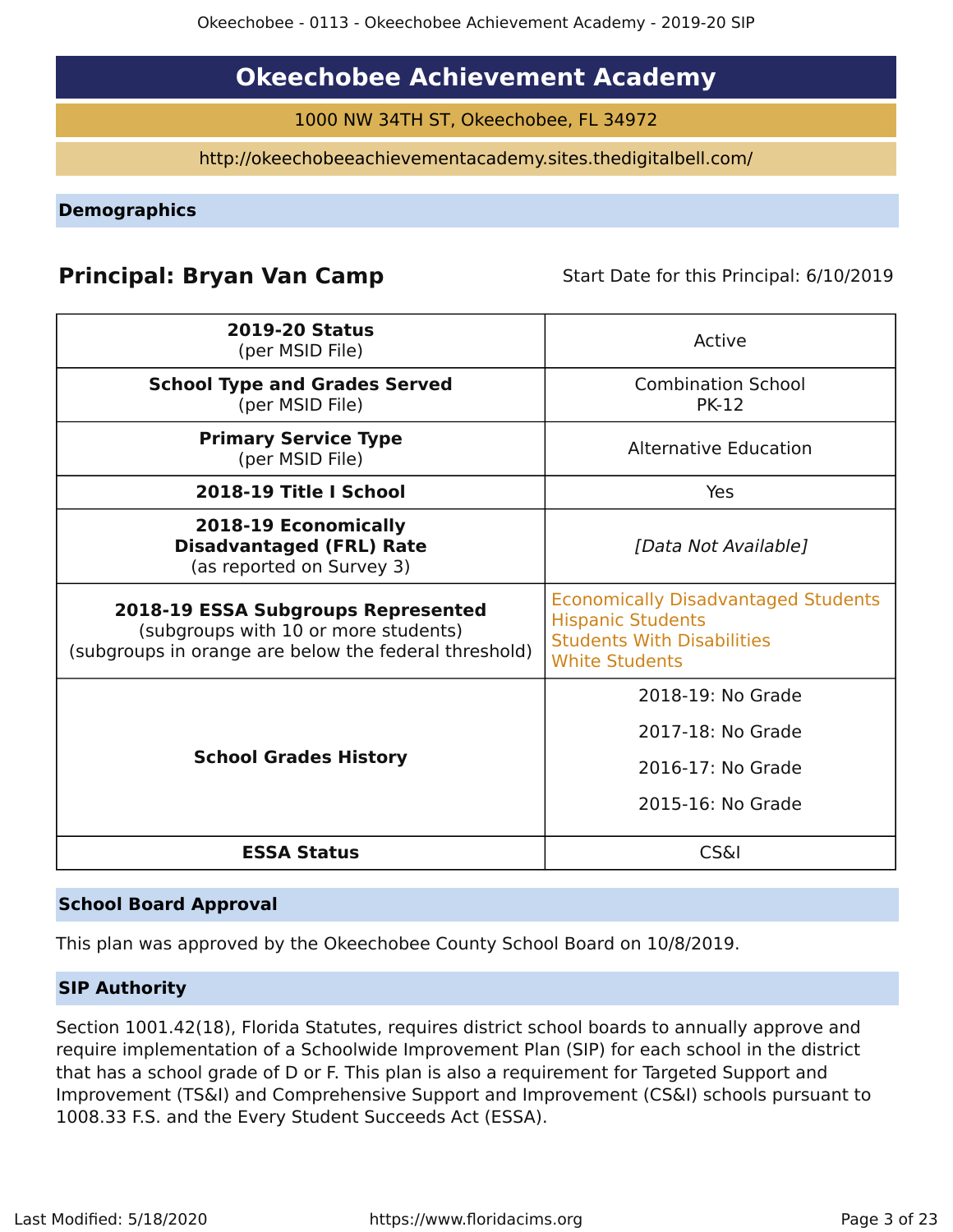To be designated as TS&I, a school must have one or more ESSA subgroup(s) with a Federal Index below 41%. This plan shall be approved by the district. There are three ways a school can be designated as CS&I:

- 1. have a school grade of D or F
- 2. have a graduation rate of 67% or lower
- 3. have an overall Federal Index below 41%.

For these schools, the SIP shall be approved by the district as well as the Bureau of School Improvement.

The Florida Department of Education (FDOE) SIP template meets all statutory and rule requirements for traditional public schools and incorporates all components required for schools receiving Title I funds. This template is required by State Board of Education Rule 6A-1.099811, Florida Administrative Code, for all non-charter schools with a current grade of D or F, or a graduation rate 67% or less. Districts may opt to require a SIP using a template of its choosing for schools that do not fit the aforementioned conditions. This document was prepared by school and district leadership using the FDOE's school improvement planning web application located at [www.floridacims.org.](https://www.floridacims.org)

#### <span id="page-3-0"></span>**Purpose and Outline of the SIP**

The SIP is intended to be the primary artifact used by every school with stakeholders to review data, set goals, create an action plan and monitor progress. The Florida Department of Education encourages schools to use the SIP as a "living document" by continually updating, refining and using the plan to guide their work throughout the year. This printed version represents the SIP as of the "Date Modified" listed in the footer.

# **Table of Contents**

| <b>Purpose and Outline of the SIP</b> | 4  |
|---------------------------------------|----|
| <b>School Information</b>             |    |
| <b>Needs Assessment</b>               | 9  |
| <b>Planning for Improvement</b>       | 15 |
| <b>Title I Requirements</b>           | 21 |
| <b>Budget to Support Goals</b>        | O  |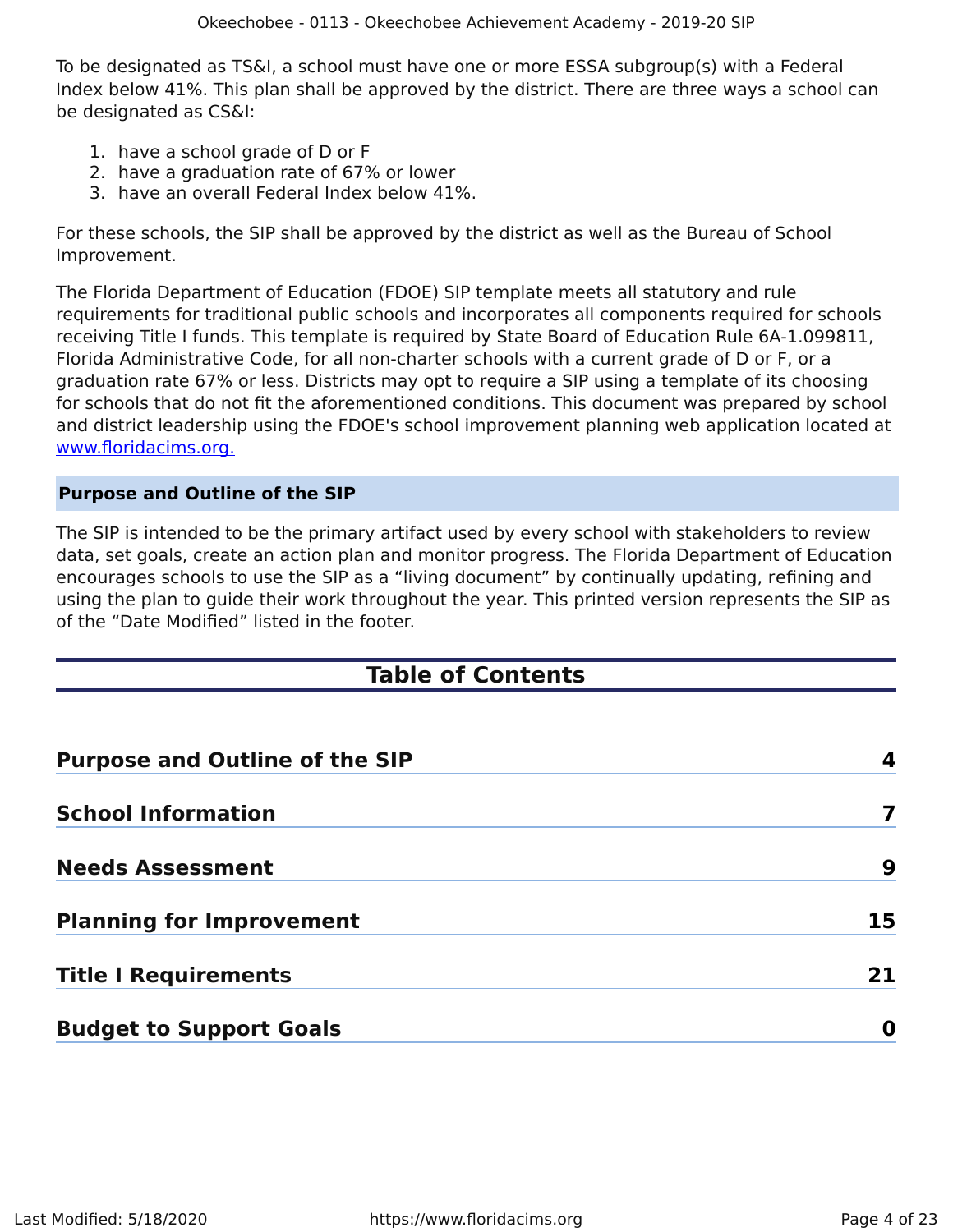# **Okeechobee Achievement Academy**

1000 NW 34TH ST, Okeechobee, FL 34972

http://okeechobeeachievementacademy.sites.thedigitalbell.com/

#### **School Demographics**

| <b>School Type and Grades</b><br><b>Served</b><br>(per MSID File) | 2018-19 Title I School | 2018-19 Economically<br><b>Disadvantaged (FRL) Rate</b><br>(as reported on Survey 3) |
|-------------------------------------------------------------------|------------------------|--------------------------------------------------------------------------------------|
| <b>Combination School</b><br><b>PK-12</b>                         | No.                    | $\%$                                                                                 |
| <b>Primary Service Type</b><br>(per MSID File)                    | <b>Charter School</b>  | 2018-19 Minority Rate<br>(Reported as Non-white<br>on Survey 2)                      |
| <b>Alternative Education</b>                                      | <b>No</b>              | $\%$                                                                                 |
| <b>School Grades History</b>                                      |                        |                                                                                      |
| Year<br><b>Grade</b>                                              |                        | 2012-13                                                                              |
| <b>School Board Approval</b>                                      |                        |                                                                                      |

This plan was approved by the Okeechobee County School Board on 10/8/2019.

#### **SIP Authority**

Section 1001.42(18), Florida Statutes, requires district school boards to annually approve and require implementation of a school improvement plan (SIP) for each school in the district that has a school grade of D or F.

The Florida Department of Education (FDOE) SIP template meets all statutory and rule requirements for traditional public schools and incorporates all components required for schools receiving Title I funds. This template is required by State Board of Education Rule 6A-1.099811, Florida Administrative Code, for all non-charter schools with a current grade of D or F (see page 4). For schools receiving a grade of A, B, or C, the district may opt to require a SIP using a template of its choosing. This document was prepared by school and district leadership using the FDOE's school improvement planning web application located at [https://www.floridaCIMS.org.](https://www.floridacims.org)

#### **Purpose and Outline of the SIP**

The SIP is intended to be the primary artifact used by every school with stakeholders to review data, set goals, create an action plan and monitor progress. The Florida Department of Education encourages schools to use the SIP as a "living document" by continually updating, refining and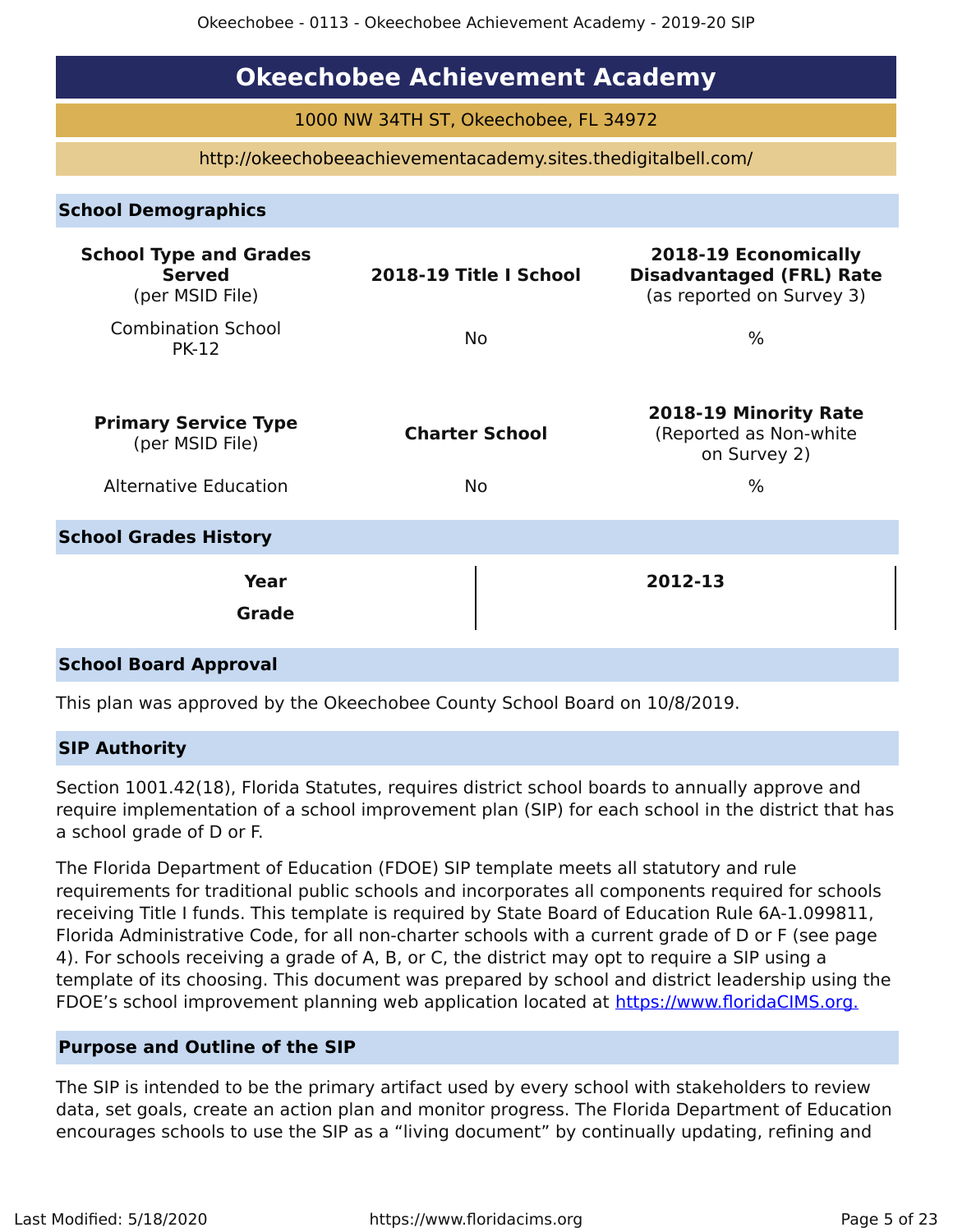using the plan to guide their work throughout the year. This printed version represents the SIP as of the "Date Modified" listed in the footer.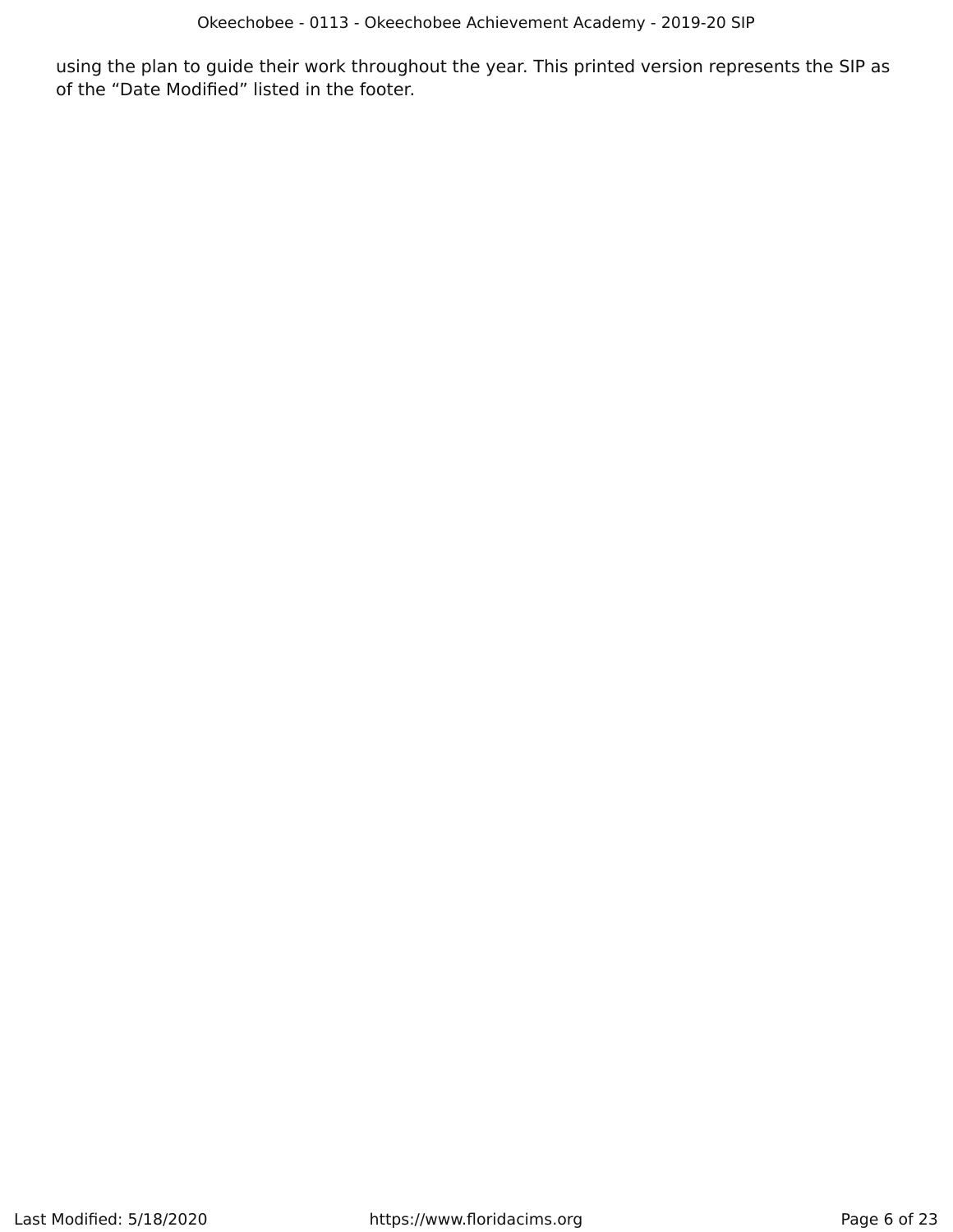### **Part I: School Information**

#### <span id="page-6-0"></span>**School Mission and Vision**

#### **Provide the school's mission statement**

Okeechobee Achievement Academy is committed to providing our students a positive, stimulating, and safe learning environment that promotes the development of individual responsibility, acceptable social skills, and academic growth. Upon entering their next step in education, students will be able to make appropriate decisions and experience success in completing their education.

#### **Provide the school's vision statement**

Achieving begins with believing.

#### **School Leadership Team**

#### **Membership**

Identify the name, email address and position title for each member of the school leadership team**:**

| <b>Name</b>       | <b>Title</b>                  | <b>Job Duties and Responsibilities</b> |
|-------------------|-------------------------------|----------------------------------------|
| Van Camp, Bryan   | Principal                     |                                        |
| Finch, Christine  | Other                         |                                        |
| Harden, Jennifer  | <b>Administrative Support</b> |                                        |
| Whiteside, Albert | Dean                          |                                        |
| Mangold, Jennifer | <b>Instructional Coach</b>    |                                        |
| Presley, Pamela   | <b>Administrative Support</b> |                                        |

#### **Early Warning Systems**

#### **Current Year**

**The number of students by grade level that exhibit each early warning indicator listed:**

| <b>Indicator</b>                | <b>Grade Level</b> |  |  |  |  |  |  |  |  |                       |                         |                                        |  |              |  |
|---------------------------------|--------------------|--|--|--|--|--|--|--|--|-----------------------|-------------------------|----------------------------------------|--|--------------|--|
|                                 |                    |  |  |  |  |  |  |  |  |                       |                         | K 1 2 3 4 5 6 7 8 9 10 11 12           |  | <b>Total</b> |  |
| Number of students enrolled     |                    |  |  |  |  |  |  |  |  |                       |                         | 0 0 2 3 2 2 3 11 9 18 10 10 5          |  | 75           |  |
| Attendance below 90 percent     |                    |  |  |  |  |  |  |  |  | 0 0 0 0 0 0 0 0 0 0 0 |                         | $\begin{array}{ccc} 0 & 0 \end{array}$ |  |              |  |
| One or more suspensions         |                    |  |  |  |  |  |  |  |  |                       | 0 0 0 0 0 0 0 2 2 3 2 2 |                                        |  | 12           |  |
| Course failure in ELA or Math   |                    |  |  |  |  |  |  |  |  |                       |                         | 0 0 0 0 0 0 2 5 1 1 1 4 0              |  | 14           |  |
| Level 1 on statewide assessment |                    |  |  |  |  |  |  |  |  |                       |                         | 0 0 0 0 0 2 3 2 4 17 17 3 0            |  | 48           |  |
|                                 |                    |  |  |  |  |  |  |  |  |                       |                         |                                        |  |              |  |

#### **The number of students with two or more early warning indicators:**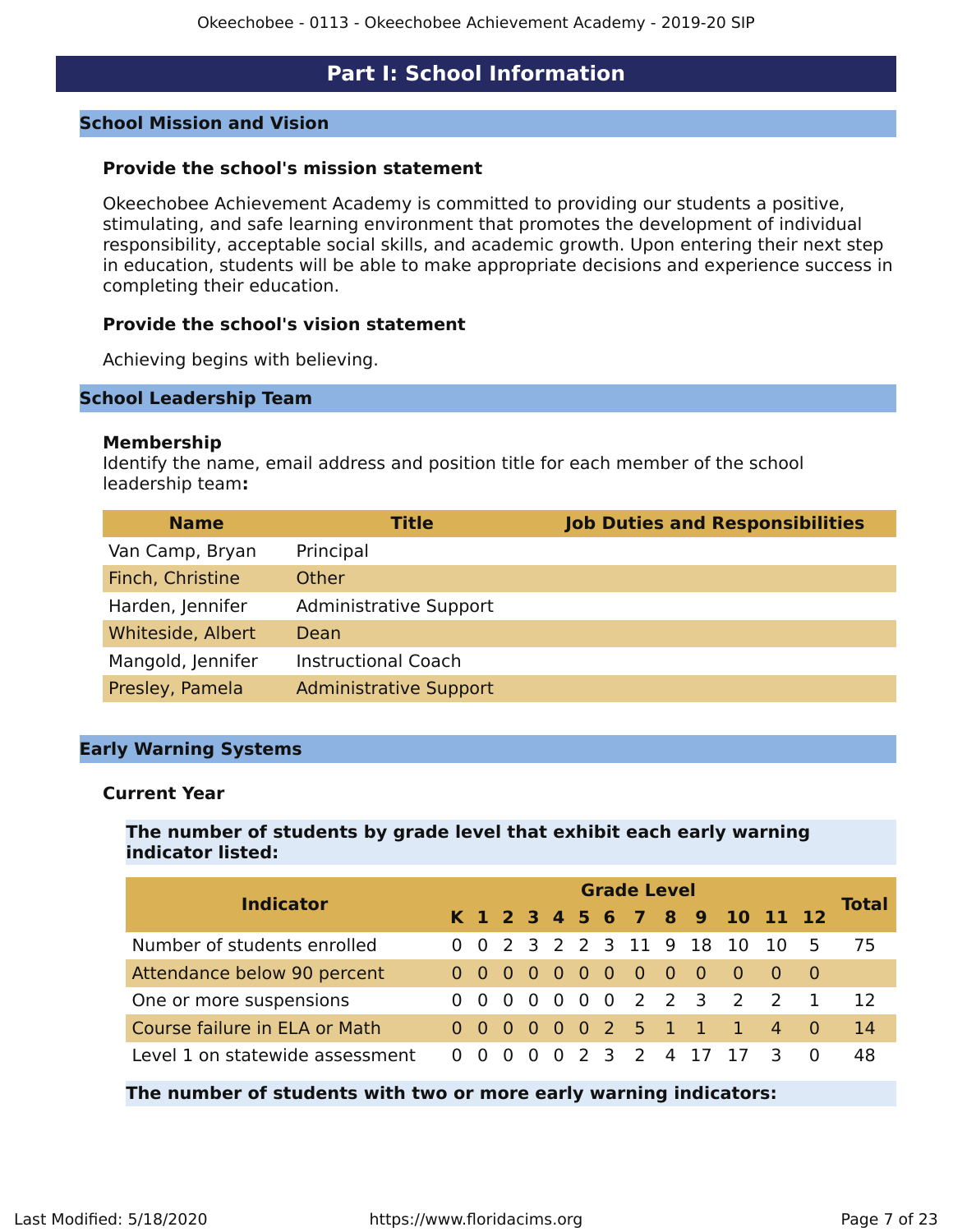| <b>Indicator</b>                                               |  |  |  | <b>Grade Level</b> |  |                              |              |
|----------------------------------------------------------------|--|--|--|--------------------|--|------------------------------|--------------|
|                                                                |  |  |  |                    |  | K 1 2 3 4 5 6 7 8 9 10 11 12 | <b>Total</b> |
| Students with two or more indicators 0 0 0 0 0 2 3 2 2 3 2 2 0 |  |  |  |                    |  |                              |              |

#### **The number of students identified as retainees:**

| <b>Indicator</b>                                              |  | <b>Grade Level</b> |  |  |  |  |  |  |  |  |  |                              |  |                              |  |  |
|---------------------------------------------------------------|--|--------------------|--|--|--|--|--|--|--|--|--|------------------------------|--|------------------------------|--|--|
|                                                               |  |                    |  |  |  |  |  |  |  |  |  | K 1 2 3 4 5 6 7 8 9 10 11 12 |  | <b>Total</b>                 |  |  |
| <b>Retained Students: Current Year</b>                        |  |                    |  |  |  |  |  |  |  |  |  |                              |  | 0 0 0 0 0 0 2 4 0 3 2 3 3 17 |  |  |
| Students retained two or more times 0 0 0 0 0 0 2 2 0 1 0 2 2 |  |                    |  |  |  |  |  |  |  |  |  |                              |  |                              |  |  |

#### **FTE units allocated to school (total number of teacher units)** 7

#### **Date this data was collected or last updated** Monday 7/29/2019

#### **Prior Year - As Reported**

#### **The number of students by grade level that exhibit each early warning indicator:**

| <b>Indicator</b>                |  | <b>Grade Level</b> |  |  |  |  |  |  |  |  |  |                              |  |       |  |  |
|---------------------------------|--|--------------------|--|--|--|--|--|--|--|--|--|------------------------------|--|-------|--|--|
|                                 |  |                    |  |  |  |  |  |  |  |  |  | K 1 2 3 4 5 6 7 8 9 10 11 12 |  | Total |  |  |
| Attendance below 90 percent     |  |                    |  |  |  |  |  |  |  |  |  | 0 0 0 0 0 0 0 0 0 0 0 0 0    |  |       |  |  |
| One or more suspensions         |  |                    |  |  |  |  |  |  |  |  |  | 0 0 0 0 0 0 0 0 0 0 0 0      |  |       |  |  |
| Course failure in ELA or Math   |  |                    |  |  |  |  |  |  |  |  |  | 0 0 0 0 0 0 0 0 0 0 0 0 0    |  |       |  |  |
| Level 1 on statewide assessment |  |                    |  |  |  |  |  |  |  |  |  | 0000000000000                |  |       |  |  |

#### **The number of students with two or more early warning indicators:**

| <b>Indicator</b> |  |  |  | <b>Grade Level</b> |  |  |                              |              |
|------------------|--|--|--|--------------------|--|--|------------------------------|--------------|
|                  |  |  |  |                    |  |  | K 1 2 3 4 5 6 7 8 9 10 11 12 | <b>Total</b> |
|                  |  |  |  |                    |  |  |                              |              |

#### **Prior Year - Updated**

#### **The number of students by grade level that exhibit each early warning indicator:**

| <b>Indicator</b>              |  | <b>Grade Level</b> |  |  |  |  |  |  |  |  |  |                               |  |              |  |  |
|-------------------------------|--|--------------------|--|--|--|--|--|--|--|--|--|-------------------------------|--|--------------|--|--|
|                               |  |                    |  |  |  |  |  |  |  |  |  | K 1 2 3 4 5 6 7 8 9 10 11 12  |  | <b>Total</b> |  |  |
| Attendance below 90 percent   |  |                    |  |  |  |  |  |  |  |  |  | 0 0 0 0 0 0 2 2 11 9 4 1 2    |  | - 31         |  |  |
| One or more suspensions       |  |                    |  |  |  |  |  |  |  |  |  | 0 0 0 0 0 0 5 12 15 13 12 5 5 |  | -67          |  |  |
| Course failure in ELA or Math |  |                    |  |  |  |  |  |  |  |  |  |                               |  |              |  |  |
|                               |  |                    |  |  |  |  |  |  |  |  |  |                               |  |              |  |  |

**The number of students with two or more early warning indicators:**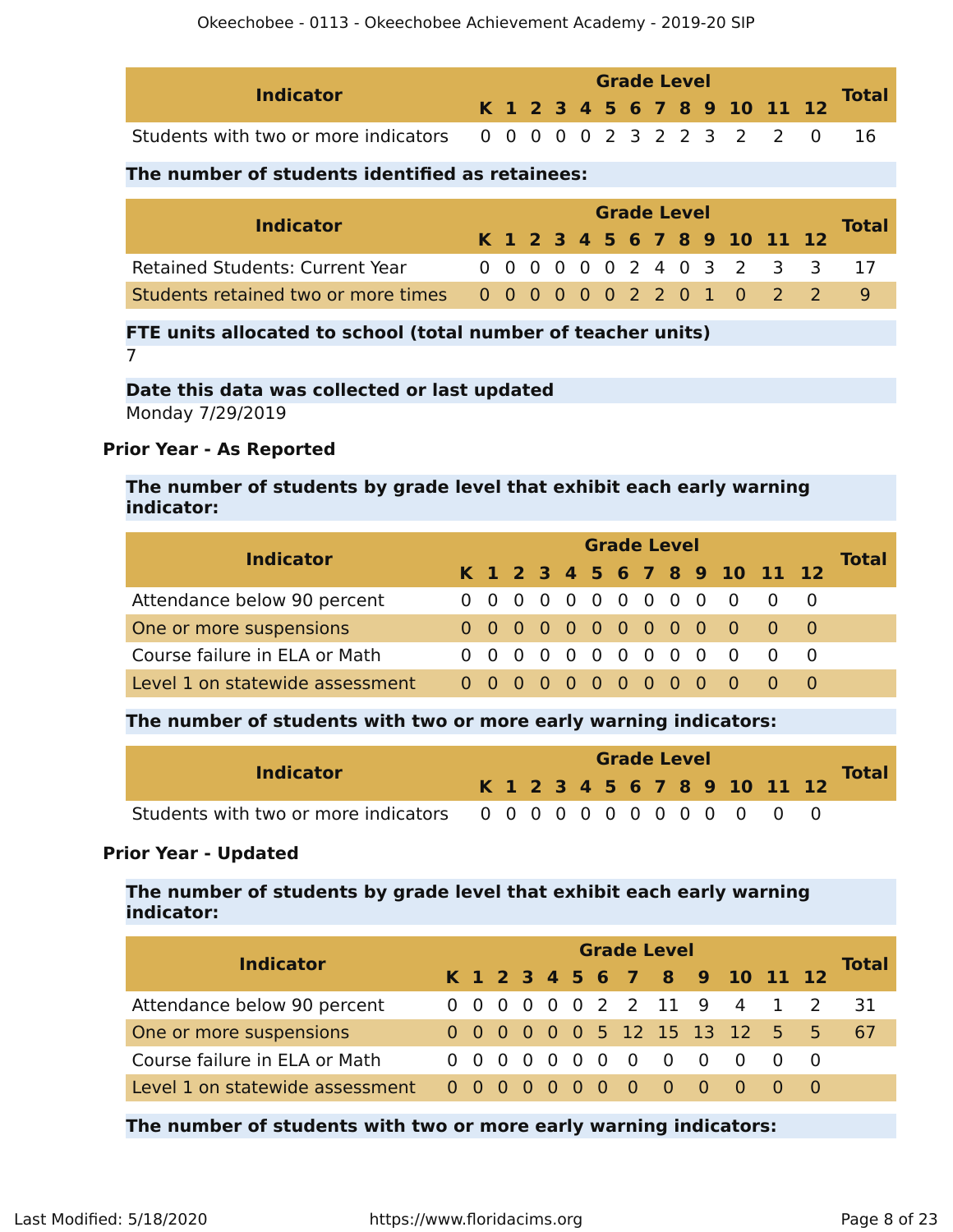| <b>Indicator</b> |  |  |  | <b>Grade Level</b> |  |  |                              | <b>Total</b> |
|------------------|--|--|--|--------------------|--|--|------------------------------|--------------|
|                  |  |  |  |                    |  |  | K 1 2 3 4 5 6 7 8 9 10 11 12 |              |
|                  |  |  |  |                    |  |  |                              |              |

## **Part II: Needs Assessment/Analysis**

#### <span id="page-8-0"></span>**School Data**

Please note that the district and state averages shown here represent the averages for similar school types (elementary, middle, high school, or combination schools).

|                                   |               | 2019            |              | 2018          |                 |              |  |
|-----------------------------------|---------------|-----------------|--------------|---------------|-----------------|--------------|--|
| <b>School Grade Component</b>     | <b>School</b> | <b>District</b> | <b>State</b> | <b>School</b> | <b>District</b> | <b>State</b> |  |
| <b>ELA Achievement</b>            | $0\%$         | $0\%$           | 61%          | $0\%$         | 0%              | 60%          |  |
| <b>ELA Learning Gains</b>         | $0\%$         | $0\%$           | 59%          | $0\%$         | 0%              | 57%          |  |
| <b>ELA Lowest 25th Percentile</b> | 0%            | $0\%$           | 54%          | 0%            | 0%              | 52%          |  |
| Math Achievement                  | $0\%$         | $0\%$           | 62%          | $0\%$         | $0\%$           | 61%          |  |
| Math Learning Gains               | $0\%$         | $0\%$           | 59%          | 0%            | 0%              | 58%          |  |
| Math Lowest 25th Percentile       | $0\%$         | $0\%$           | 52%          | 0%            | 0%              | 52%          |  |
| Science Achievement               | $0\%$         | $0\%$           | 56%          | 0%            | 0%              | 57%          |  |
| Social Studies Achievement        | $0\%$         | $0\%$           | 78%          | $0\%$         | 0%              | 77%          |  |

| <b>EWS Indicators as Input Earlier in the Survey</b> |     |     |     |     |     |     |          |                                          |          |     |                          |      |          |       |
|------------------------------------------------------|-----|-----|-----|-----|-----|-----|----------|------------------------------------------|----------|-----|--------------------------|------|----------|-------|
|                                                      |     |     |     |     |     |     |          | <b>Grade Level (prior year reported)</b> |          |     |                          |      |          |       |
| <b>Indicator</b>                                     | К   |     |     | 3   |     | 5   | 6        |                                          | 8        | 9   | 10                       | 11   | 12       | Total |
| Number of students enrolled                          |     | 0   | 2   | 3   | 2   |     | 3        | 11                                       | 9        | 18  | 10                       | 10   | 5        | 75    |
|                                                      |     | (0) | 0   | 0)  | (0) | (0) | (0)      | (0)                                      | (0)      | (0) | (0)                      | (0)  | (0)      | (0)   |
| Attendance below 90                                  | 0   | 0   |     | O   | 0   | O   | $\Omega$ | 0(0)                                     | 0        |     | 0(0) 0(0) 0(0)           |      | 0        | 0(0)  |
| percent                                              | (0) | (0) | (0) | (0) | (0) | (0) | (0)      |                                          | (0)      |     |                          |      | (0)      |       |
|                                                      | O   | O   |     | O   | 0   | 0   | $\Omega$ | 2(0)                                     |          |     | 3(0) 2(0) 2(0)           |      |          | 12    |
| One or more suspensions                              | (0) | (0) | (0) | (0) | (0) | (0) | (0)      |                                          | (0)      |     |                          |      | (0)      | (0)   |
| Course failure in ELA or Math                        | O   | n   |     | O   | 0   | 0   |          | 5(0)                                     |          |     |                          |      | 0        | 14    |
|                                                      |     | (0) | (0) | (0) | (0) | (0) | (0)      |                                          | (0)      |     | $1(0)$   $1(0)$   $4(0)$ |      | (0)      | (0)   |
| Level 1 on statewide                                 |     | 0   |     | O   | 0   |     | 3        |                                          | 4        | 17  | 17                       |      | $\Omega$ | 48    |
| lassessment                                          | 0)  |     |     |     |     |     | (0)      | 2(0)                                     | $\alpha$ | (0) | (0)                      | 3(0) |          | (0)   |

#### **Grade Level Data**

NOTE: This data is raw data and includes ALL students who tested at the school. This is not school grade data.

NOTE: An asterisk (\*) in any cell indicates the data has been suppressed due to fewer than 10 students tested, or all tested students scoring the same.

| <b>ELA</b> |      |               |          |                                                 |              |                                              |  |  |  |
|------------|------|---------------|----------|-------------------------------------------------|--------------|----------------------------------------------|--|--|--|
| Grade      | Year | <b>School</b> | District | School-<br><b>District</b><br><b>Comparison</b> | <b>State</b> | School-<br><b>State</b><br><b>Comparison</b> |  |  |  |
| 03         | 2019 | 0%            | 59%      | $-59%$                                          | 58%          | -58%                                         |  |  |  |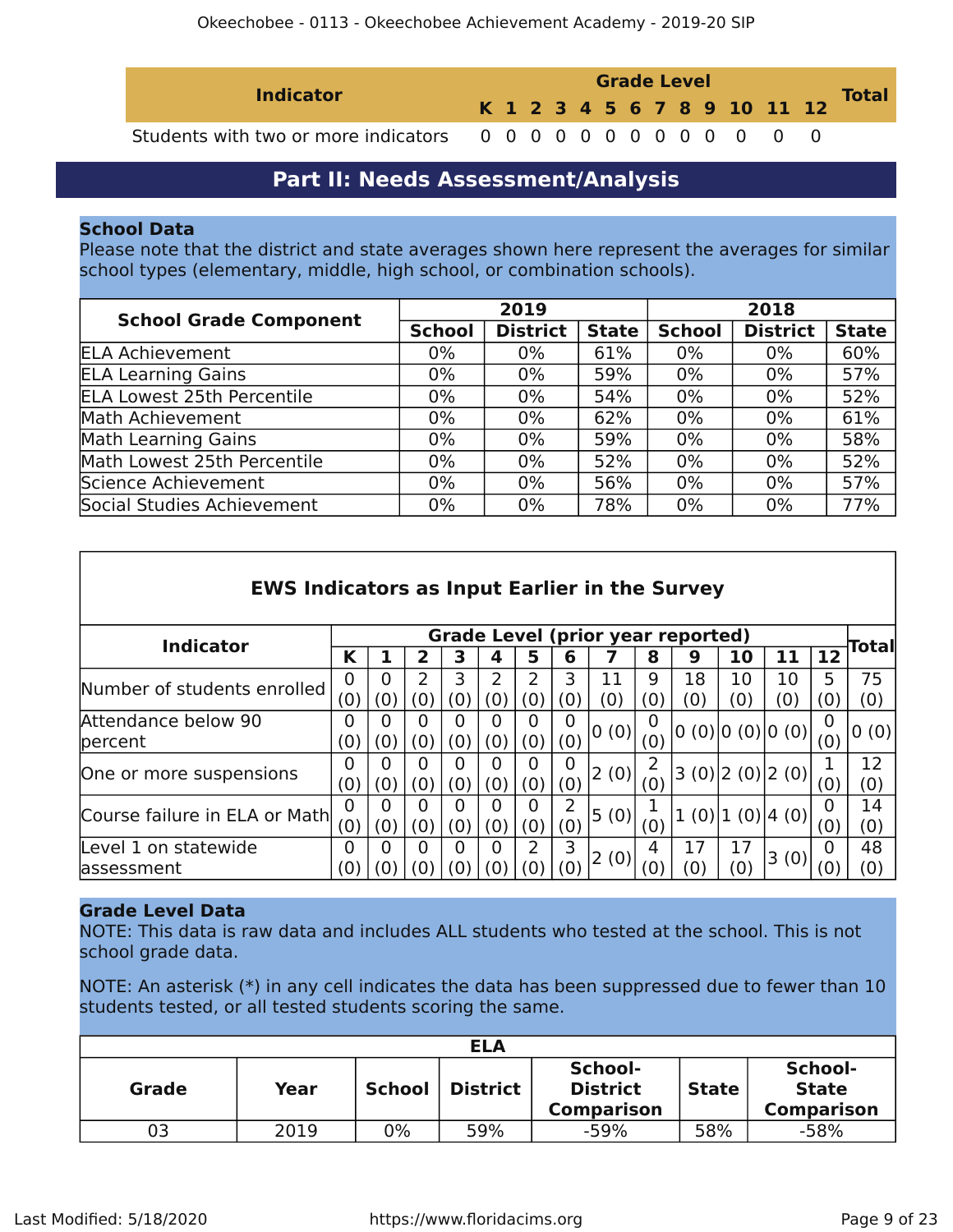|                          |             |               | <b>ELA</b>      |                                                 |              |                                              |
|--------------------------|-------------|---------------|-----------------|-------------------------------------------------|--------------|----------------------------------------------|
| <b>Grade</b>             | <b>Year</b> | <b>School</b> | <b>District</b> | School-<br><b>District</b><br><b>Comparison</b> | <b>State</b> | School-<br><b>State</b><br><b>Comparison</b> |
|                          | 2018        | 0%            | 53%             | $-53%$                                          | 57%          | $-57%$                                       |
| Same Grade Comparison    |             | $0\%$         |                 |                                                 |              |                                              |
| <b>Cohort Comparison</b> |             |               |                 |                                                 |              |                                              |
| 04                       | 2019        | 0%            | 46%             | $-46%$                                          | 58%          | $-58%$                                       |
|                          | 2018        | 0%            | 41%             | $-41%$                                          | 56%          | $-56%$                                       |
| Same Grade Comparison    |             | $0\%$         |                 |                                                 |              |                                              |
| <b>Cohort Comparison</b> |             | $0\%$         |                 |                                                 |              |                                              |
| 05                       | 2019        | $0\%$         | 50%             | $-50%$                                          | 56%          | $-56%$                                       |
|                          | 2018        | $0\%$         | 44%             | $-44%$                                          | 55%          | $-55%$                                       |
| Same Grade Comparison    |             | $0\%$         |                 |                                                 |              |                                              |
| <b>Cohort Comparison</b> |             | $0\%$         |                 |                                                 |              |                                              |
| 06                       | 2019        | $0\%$         | 47%             | $-47%$                                          | 54%          | $-54%$                                       |
|                          | 2018        | 0%            | 41%             | $-41%$                                          | 52%          | $-52%$                                       |
| Same Grade Comparison    |             | $0\%$         |                 |                                                 |              |                                              |
| <b>Cohort Comparison</b> |             | $0\%$         |                 |                                                 |              |                                              |
| 07                       | 2019        | 9%            | 38%             | $-29%$                                          | 52%          | $-43%$                                       |
|                          | 2018        | 17%           | 32%             | $-15%$                                          | 51%          | $-34%$                                       |
| Same Grade Comparison    |             | $-8%$         |                 |                                                 |              |                                              |
| <b>Cohort Comparison</b> |             | 9%            |                 |                                                 |              |                                              |
| $\overline{08}$          | 2019        | 26%           | 37%             | $-11%$                                          | 56%          | $-30%$                                       |
|                          | 2018        | $0\%$         | 40%             | $-40%$                                          | 58%          | $-58%$                                       |
| Same Grade Comparison    |             | 26%           |                 |                                                 |              |                                              |
| <b>Cohort Comparison</b> |             | 9%            |                 |                                                 |              |                                              |
| 09                       | 2019        | 6%            | 40%             | $-34%$                                          | 55%          | $-49%$                                       |
|                          | 2018        | $0\%$         | 52%             | $-52%$                                          | 53%          | $-53%$                                       |
| Same Grade Comparison    |             | 6%            |                 |                                                 |              |                                              |
| <b>Cohort Comparison</b> |             | 6%            |                 |                                                 |              |                                              |
| 10                       | 2019        | 40%           | 46%             | $-6%$                                           | 53%          | $-13%$                                       |
|                          | 2018        | $0\%$         | 42%             | $-42%$                                          | 53%          | $-53%$                                       |
| Same Grade Comparison    |             | 40%           |                 |                                                 |              |                                              |
| <b>Cohort Comparison</b> |             | 40%           |                 |                                                 |              |                                              |

|                          |      |               | <b>MATH</b>     |                                                 |              |                                              |
|--------------------------|------|---------------|-----------------|-------------------------------------------------|--------------|----------------------------------------------|
| Grade                    | Year | <b>School</b> | <b>District</b> | School-<br><b>District</b><br><b>Comparison</b> | <b>State</b> | School-<br><b>State</b><br><b>Comparison</b> |
| 03                       | 2019 | $0\%$         | 66%             | $-66%$                                          | 62%          | $-62%$                                       |
| 2018                     |      | $0\%$         | 62%             | $-62%$                                          | 62%          | $-62%$                                       |
| Same Grade Comparison    |      | $0\%$         |                 |                                                 |              |                                              |
| <b>Cohort Comparison</b> |      |               |                 |                                                 |              |                                              |
| 04                       | 2019 | $0\%$         | 60%             | $-60%$                                          | 64%          | $-64%$                                       |
|                          | 2018 | $0\%$         | 56%             | $-56%$                                          | 62%          | $-62%$                                       |
| Same Grade Comparison    |      | $0\%$         |                 |                                                 |              |                                              |
| <b>Cohort Comparison</b> |      | $0\%$         |                 |                                                 |              |                                              |
| 05                       | 2019 | $0\%$         | 56%             | $-56%$                                          | 60%          | $-60%$                                       |
|                          | 2018 | $0\%$         | 56%             | $-56%$                                          | 61%          | $-61%$                                       |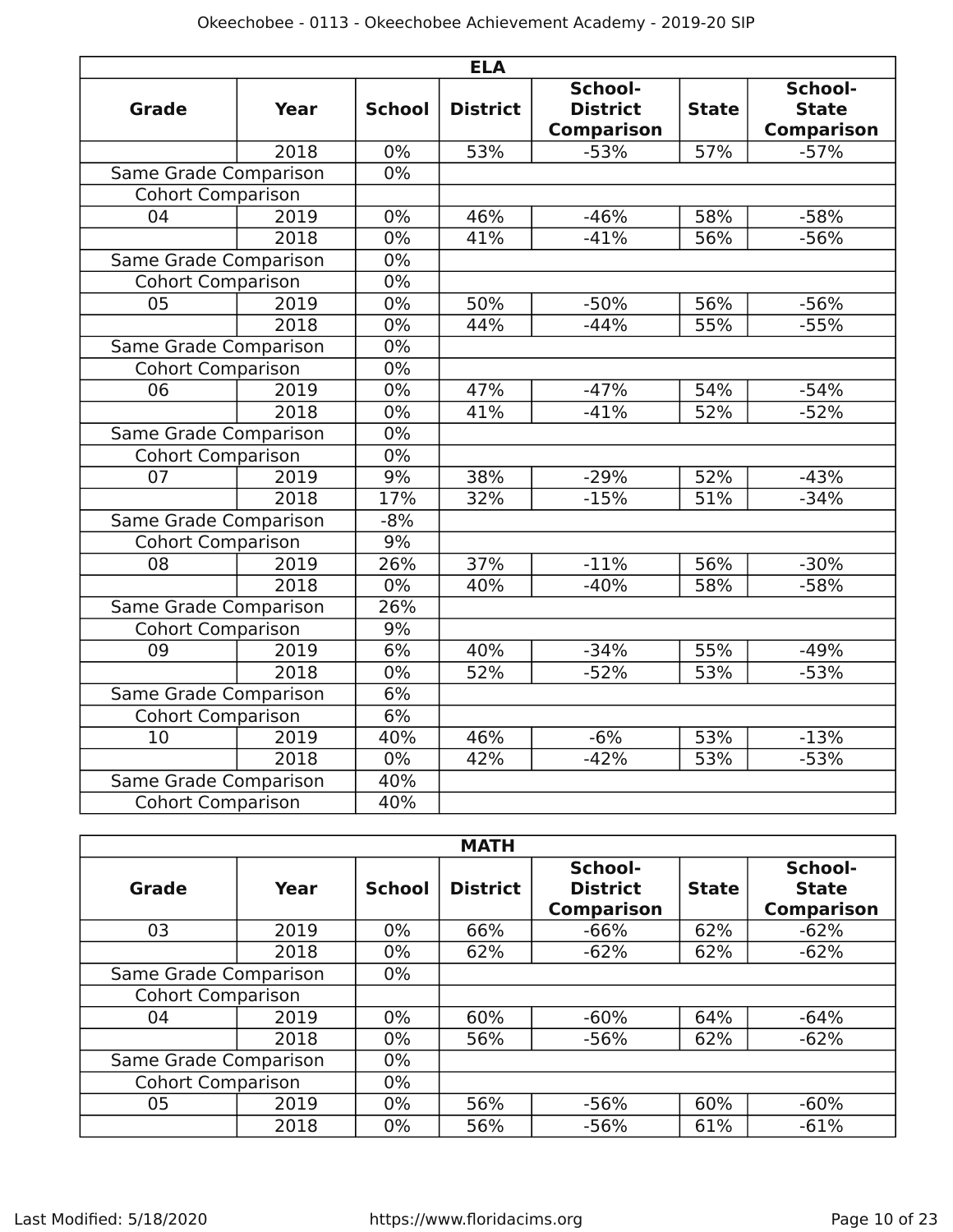|                          |      |               | <b>MATH</b>     |                                                                 |     |                                              |
|--------------------------|------|---------------|-----------------|-----------------------------------------------------------------|-----|----------------------------------------------|
| Grade                    | Year | <b>School</b> | <b>District</b> | School-<br><b>District</b><br><b>State</b><br><b>Comparison</b> |     | School-<br><b>State</b><br><b>Comparison</b> |
| Same Grade Comparison    |      | $0\%$         |                 |                                                                 |     |                                              |
| <b>Cohort Comparison</b> |      | $0\%$         |                 |                                                                 |     |                                              |
| 06                       | 2019 | $0\%$         | 54%             | $-54%$                                                          | 55% | $-55%$                                       |
|                          | 2018 | $0\%$         | 56%             | $-56%$                                                          | 52% | $-52%$                                       |
| Same Grade Comparison    |      | $0\%$         |                 |                                                                 |     |                                              |
| <b>Cohort Comparison</b> |      | $0\%$         |                 |                                                                 |     |                                              |
| 07                       | 2019 | 27%           | 55%             | $-28%$                                                          | 54% | $-27%$                                       |
|                          | 2018 | 17%           | 46%             | $-29%$                                                          | 54% | $-37%$                                       |
| Same Grade Comparison    |      | 10%           |                 |                                                                 |     |                                              |
| <b>Cohort Comparison</b> |      | 27%           |                 |                                                                 |     |                                              |
| 08                       | 2019 | 5%            | 51%             | $-46%$                                                          | 46% | $-41%$                                       |
|                          | 2018 | 17%           | 54%             | $-37%$                                                          | 45% | $-28%$                                       |
| Same Grade Comparison    |      | $-12%$        |                 |                                                                 |     |                                              |
| <b>Cohort Comparison</b> |      | $-12%$        |                 |                                                                 |     |                                              |

|                          | <b>SCIENCE</b> |               |                 |                                                 |              |                                              |  |  |  |  |
|--------------------------|----------------|---------------|-----------------|-------------------------------------------------|--------------|----------------------------------------------|--|--|--|--|
| Grade<br>Year            |                | <b>School</b> | <b>District</b> | School-<br><b>District</b><br><b>Comparison</b> | <b>State</b> | School-<br><b>State</b><br><b>Comparison</b> |  |  |  |  |
| 05                       | 2019           | $0\%$         | 44%             | $-44%$                                          | 53%          | $-53%$                                       |  |  |  |  |
|                          | 2018           | $0\%$         | 52%             | $-52%$                                          | 55%          | $-55%$                                       |  |  |  |  |
| Same Grade Comparison    |                | $0\%$         |                 |                                                 |              |                                              |  |  |  |  |
| <b>Cohort Comparison</b> |                |               |                 |                                                 |              |                                              |  |  |  |  |
| 08                       | 2019           | 23%           | 41%             | $-18%$                                          | 48%          | $-25%$                                       |  |  |  |  |
|                          | 2018           | $0\%$         | 37%             | $-37%$                                          | 50%          | $-50%$                                       |  |  |  |  |
| Same Grade Comparison    |                | 23%           |                 |                                                 |              |                                              |  |  |  |  |
| <b>Cohort Comparison</b> |                | 23%           |                 |                                                 |              |                                              |  |  |  |  |

|      | <b>BIOLOGY EOC</b> |                 |                                                  |              |                                               |  |  |  |  |  |
|------|--------------------|-----------------|--------------------------------------------------|--------------|-----------------------------------------------|--|--|--|--|--|
| Year | <b>School</b>      | <b>District</b> | <b>School</b><br><b>Minus</b><br><b>District</b> | <b>State</b> | <b>School</b><br><b>Minus</b><br><b>State</b> |  |  |  |  |  |
| 2019 | $0\%$              | 64%             | $-64%$                                           | 67%          | $-67%$                                        |  |  |  |  |  |
| 2018 | $0\%$              | 60%             | $-60%$                                           | 65%          | $-65%$                                        |  |  |  |  |  |
|      | Compare            | $0\%$           |                                                  |              |                                               |  |  |  |  |  |
|      |                    |                 | <b>CIVICS EOC</b>                                |              |                                               |  |  |  |  |  |
| Year | <b>School</b>      | <b>District</b> | <b>School</b><br><b>Minus</b><br><b>District</b> | <b>State</b> | <b>School</b><br><b>Minus</b><br><b>State</b> |  |  |  |  |  |
| 2019 | 27%                | 59%             | $-32%$                                           | 71%          | $-44%$                                        |  |  |  |  |  |
| 2018 | 19%                | 50%             | $-31%$                                           | 71%          | $-52%$                                        |  |  |  |  |  |
|      | Compare            | 8%              |                                                  |              |                                               |  |  |  |  |  |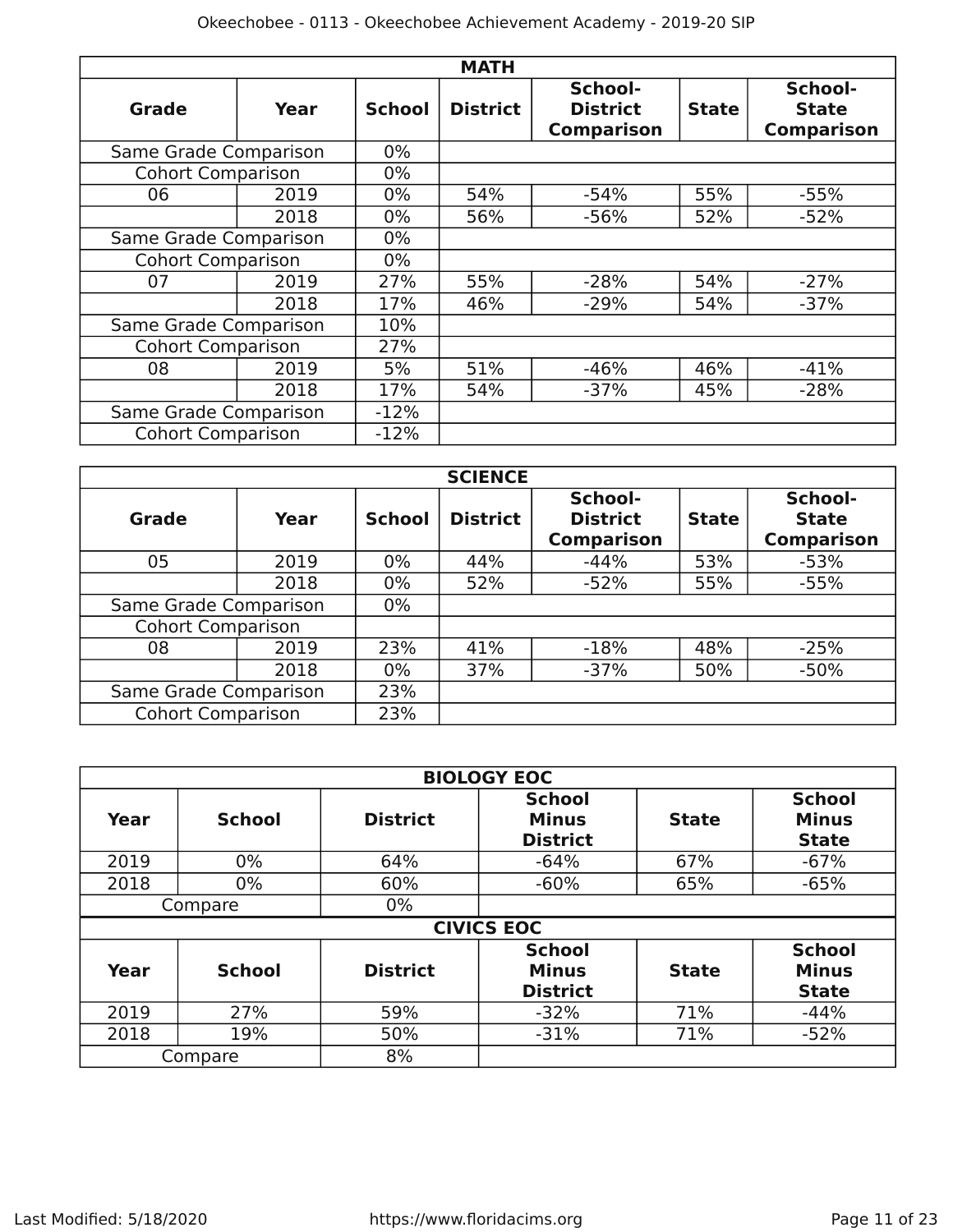|      | <b>HISTORY EOC</b> |                 |                                                  |              |                                               |  |  |  |  |
|------|--------------------|-----------------|--------------------------------------------------|--------------|-----------------------------------------------|--|--|--|--|
| Year | <b>School</b>      | <b>District</b> | <b>School</b><br><b>Minus</b><br><b>District</b> | <b>State</b> | <b>School</b><br><b>Minus</b><br><b>State</b> |  |  |  |  |
| 2019 | $0\%$              | 57%             | $-57%$                                           | 70%          | $-70%$                                        |  |  |  |  |
| 2018 | $0\%$              | 52%             | $-52%$                                           | 68%          | $-68%$                                        |  |  |  |  |
|      | Compare            | $0\%$           |                                                  |              |                                               |  |  |  |  |
|      |                    |                 | <b>ALGEBRA EOC</b>                               |              |                                               |  |  |  |  |
| Year | <b>School</b>      | <b>District</b> | <b>School</b><br><b>Minus</b><br><b>District</b> | <b>State</b> | <b>School</b><br><b>Minus</b><br><b>State</b> |  |  |  |  |
| 2019 | 13%                | 52%             | $-39%$                                           | 61%          | $-48%$                                        |  |  |  |  |
| 2018 | $0\%$              | 54%             | $-54%$                                           | 62%          | $-62%$                                        |  |  |  |  |
|      | Compare            | 13%             |                                                  |              |                                               |  |  |  |  |
|      |                    |                 | <b>GEOMETRY EOC</b>                              |              |                                               |  |  |  |  |
| Year | <b>School</b>      | <b>District</b> | <b>School</b><br><b>Minus</b><br><b>District</b> | <b>State</b> | <b>School</b><br><b>Minus</b><br><b>State</b> |  |  |  |  |
| 2019 | $0\%$              | 47%             | $-47%$                                           | 57%          | $-57%$                                        |  |  |  |  |
| 2018 | $0\%$              | 44%             | $-44%$                                           | 56%          | $-56%$                                        |  |  |  |  |
|      | Compare            | $0\%$           |                                                  |              |                                               |  |  |  |  |

### **Subgroup Data**

| <b>2019 SCHOOL GRADE COMPONENTS BY SUBGROUPS</b> |  |  |  |  |  |  |  |  |  |                                                                                                          |  |
|--------------------------------------------------|--|--|--|--|--|--|--|--|--|----------------------------------------------------------------------------------------------------------|--|
| <b>Subgroups</b>                                 |  |  |  |  |  |  |  |  |  | ELA ELA ELA Math Math Math Sci SS MS Grad C & C<br>Ach. LG LG Ach. LG LG Ach. Ach. Accel. 2016-172016-17 |  |

| <b>2018 SCHOOL GRADE COMPONENTS BY SUBGROUPS</b> |  |  |  |  |  |  |  |  |  |                                                                                                            |  |
|--------------------------------------------------|--|--|--|--|--|--|--|--|--|------------------------------------------------------------------------------------------------------------|--|
| <b>Subgroups</b>                                 |  |  |  |  |  |  |  |  |  | ELA ELA ELA Math Math Math Sci SS MS Grad C&C<br>Ach. LG L3% Ach. LG L35% Ach. Ach. Accel. 2015-16 2015-16 |  |

### **ESSA Data**

This data has been updated for the 2018-19 school year as of 7/16/2019.

| <b>ESSA Federal Index</b>                                                       |                 |
|---------------------------------------------------------------------------------|-----------------|
| ESSA Category (TS&I or CS&I)                                                    | <b>CS&amp;I</b> |
| <b>OVERALL Federal Index - All Students</b>                                     | 18              |
| OVERALL Federal Index Below 41% All Students                                    | <b>YES</b>      |
| Total Number of Subgroups Missing the Target                                    |                 |
| Progress of English Language Learners in Achieving English Language Proficiency |                 |
| Total Points Earned for the Federal Index                                       | 124             |
| Total Components for the Federal Index                                          | 7               |
| <b>Percent Tested</b>                                                           | 77%             |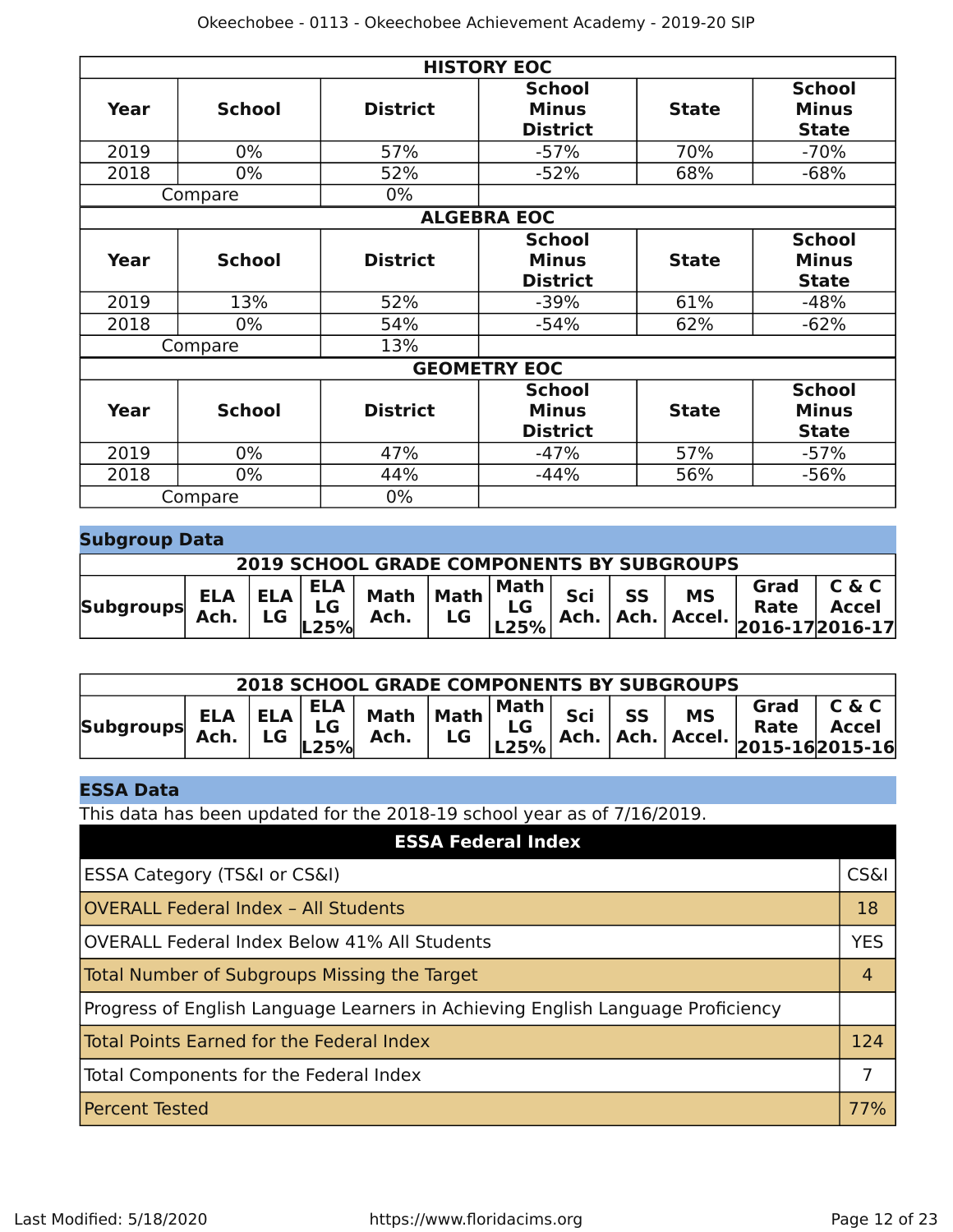| <b>Subgroup Data</b>                                                           |             |
|--------------------------------------------------------------------------------|-------------|
| <b>Students With Disabilities</b>                                              |             |
| Federal Index - Students With Disabilities                                     | 21          |
| Students With Disabilities Subgroup Below 41% in the Current Year?             | <b>YES</b>  |
| Number of Consecutive Years Students With Disabilities Subgroup Below 32%      | 2           |
| <b>English Language Learners</b>                                               |             |
| Federal Index - English Language Learners                                      |             |
| English Language Learners Subgroup Below 41% in the Current Year?              | N/A         |
| Number of Consecutive Years English Language Learners Subgroup Below 32%       | 0           |
| <b>Asian Students</b>                                                          |             |
| Federal Index - Asian Students                                                 |             |
| Asian Students Subgroup Below 41% in the Current Year?                         | N/A         |
| Number of Consecutive Years Asian Students Subgroup Below 32%                  | 0           |
| <b>Black/African American Students</b>                                         |             |
| Federal Index - Black/African American Students                                |             |
| Black/African American Students Subgroup Below 41% in the Current Year?        | N/A         |
| Number of Consecutive Years Black/African American Students Subgroup Below 32% | 0           |
| <b>Hispanic Students</b>                                                       |             |
| Federal Index - Hispanic Students                                              | 26          |
| Hispanic Students Subgroup Below 41% in the Current Year?                      | <b>YES</b>  |
| Number of Consecutive Years Hispanic Students Subgroup Below 32%               | 1           |
| <b>Multiracial Students</b>                                                    |             |
| <b>Federal Index - Multiracial Students</b>                                    |             |
| Multiracial Students Subgroup Below 41% in the Current Year?                   | N/A         |
| Number of Consecutive Years Multiracial Students Subgroup Below 32%            | $\mathbf 0$ |
| <b>Native American Students</b>                                                |             |
| Federal Index - Native American Students                                       |             |
| Native American Students Subgroup Below 41% in the Current Year?               | N/A         |
| Number of Consecutive Years Native American Students Subgroup Below 32%        | 0           |
| <b>Pacific Islander Students</b>                                               |             |
| Federal Index - Pacific Islander Students                                      |             |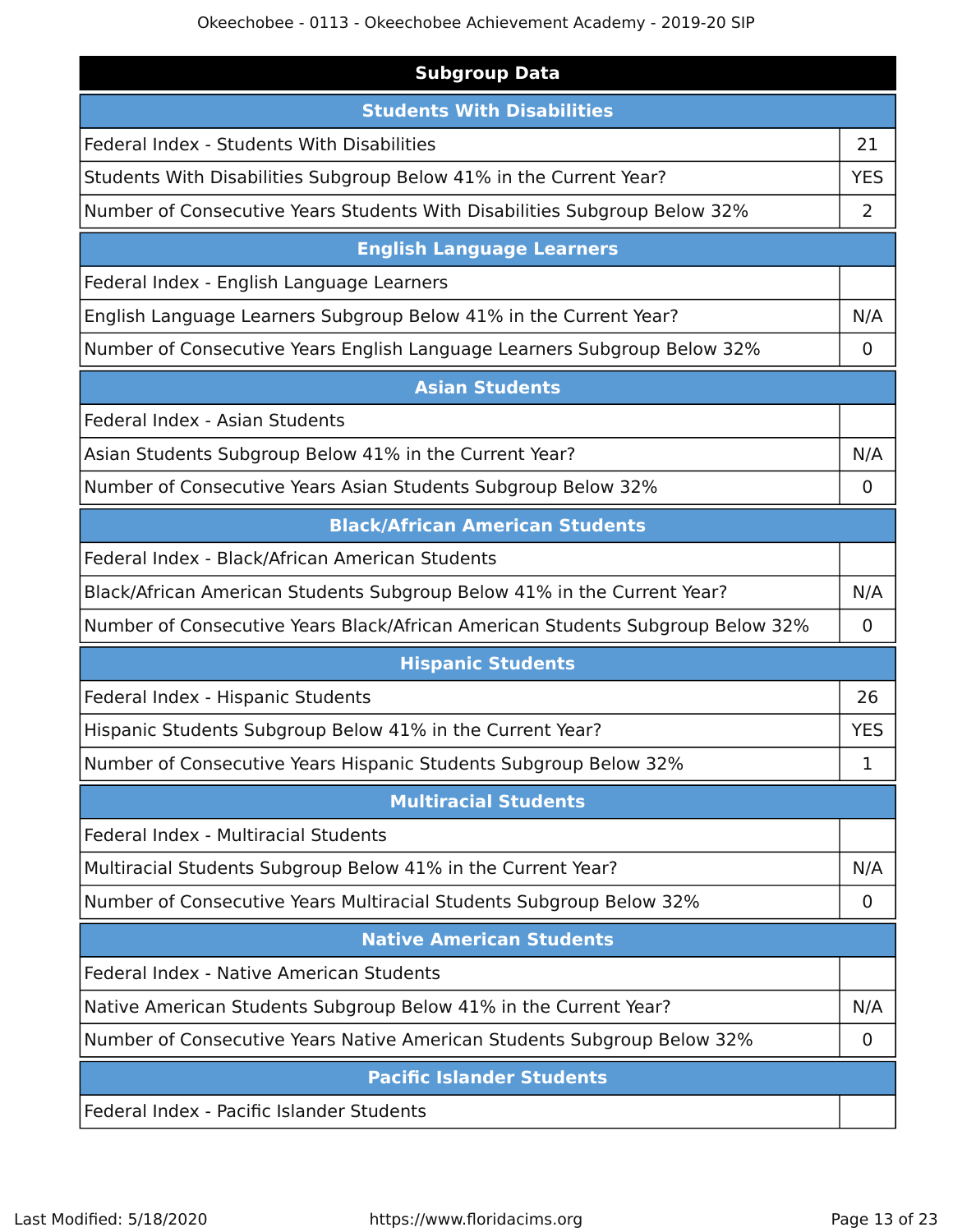| <b>Pacific Islander Students</b>                                                      |            |
|---------------------------------------------------------------------------------------|------------|
| Pacific Islander Students Subgroup Below 41% in the Current Year?                     | N/A        |
| Number of Consecutive Years Pacific Islander Students Subgroup Below 32%              | 0          |
| <b>White Students</b>                                                                 |            |
| Federal Index - White Students                                                        | 31         |
| White Students Subgroup Below 41% in the Current Year?                                | <b>YES</b> |
| Number of Consecutive Years White Students Subgroup Below 32%                         | 2          |
| <b>Economically Disadvantaged Students</b>                                            |            |
| Federal Index - Economically Disadvantaged Students                                   | 26         |
| Economically Disadvantaged Students Subgroup Below 41% in the Current Year?           | <b>YES</b> |
| Number of Consecutive Years Economically Disadvantaged Students Subgroup Below<br>32% | 2          |

#### **Analysis**

#### **Data Reflection**

Answer the following reflection prompts after examining any/all relevant school data sources (see guide for examples for relevant data sources).

#### **Which data component showed the lowest performance? Explain the contributing factor(s) to last year's low performance and discuss any trends**

Our lowest performing subject area was Math. The 22-minute math remedial period was unsuccessful. Students were not motivated because the time was ungraded and less structured than regular class time. We simply did not get the results we expected from this intervention.

#### **Which data component showed the greatest decline from the prior year? Explain the factor(s) that contributed to this decline**

Our greatest decline was also Math. Again, the remedial period was unsuccessful.

#### **Which data component had the greatest gap when compared to the state average? Explain the factor(s) that contributed to this gap and any trends**

Math had the greatest gap in performance in comparison to the state. 17% of our students were proficient (3 or higher) as opposed to 61% of the state.

#### **Which data component showed the most improvement? What new actions did your school take in this area?**

Science showed the most improvement. In 2017-2018, 100% of students were level 1 or 2 in Science. In 2018-2019, 79% of students were level 1 or 2. There were no specific interventions or new resources implemented in our Science classes in 2018-2019.

#### **Reflecting on the EWS data from Part I (D), identify one or two potential areas of concern? (see Guidance tab for additional information)**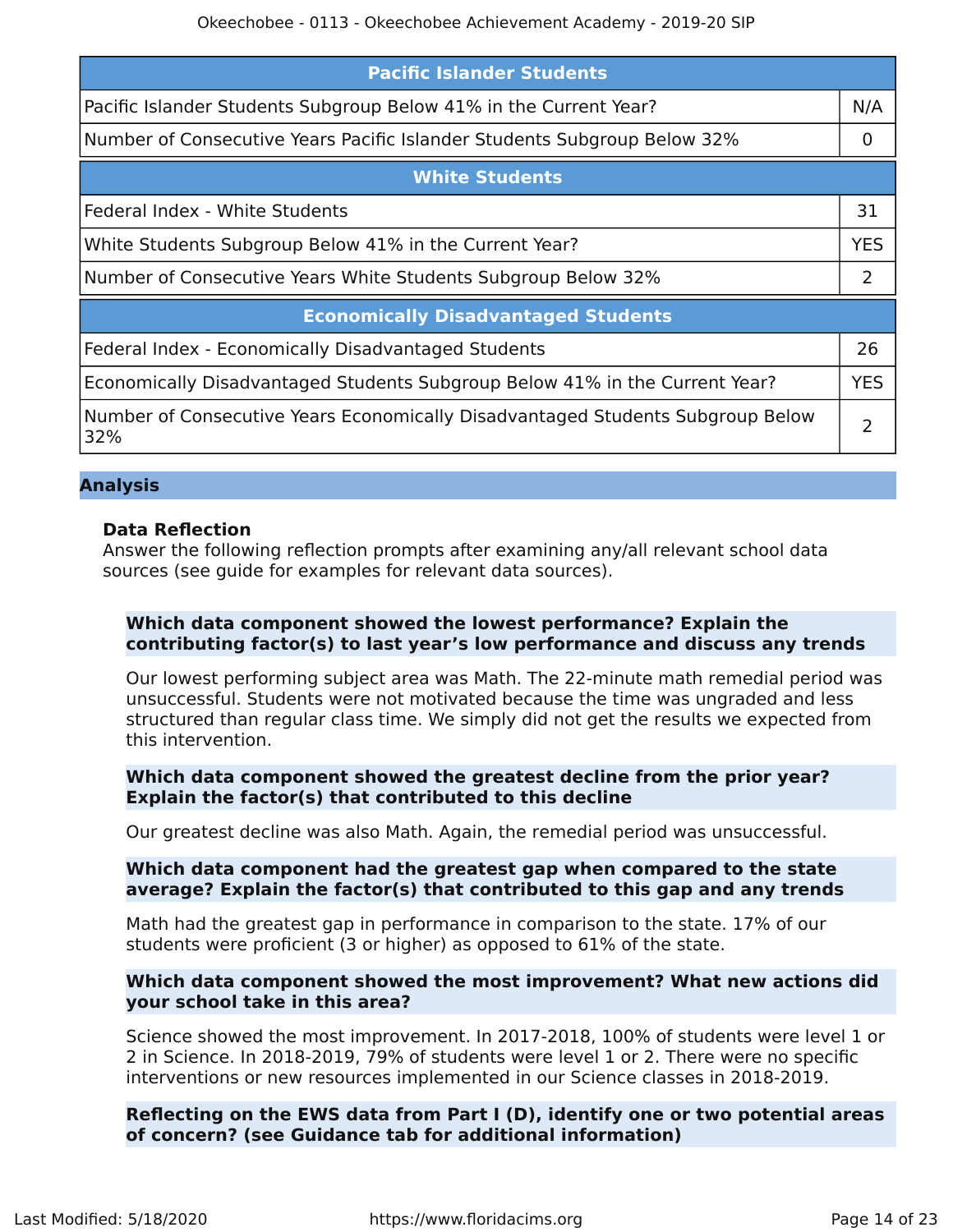Because we are an alternative school, nearly every one of our students demonstrate at least one of the early warning indicators. Our primary focus will be on retrieving credit for failed courses.

#### **Rank your highest priorities (maximum of 5) for schoolwide improvement in the upcoming school year**

- 1. Improving scores in math, science, and ELA
- 2. Increase student engagement and time on task in the classroom
- 3. Differentiation through small group instruction
- 4. Prescriptive gap closure and remediation with Exact Path

# **Part III: Planning for Improvement**

#### <span id="page-14-0"></span>**Areas of Focus:**

| #1                                                                        |                                                                                                                                                                                                                                                                      |
|---------------------------------------------------------------------------|----------------------------------------------------------------------------------------------------------------------------------------------------------------------------------------------------------------------------------------------------------------------|
| <b>Title</b>                                                              | <b>ELA/Reading</b>                                                                                                                                                                                                                                                   |
| <b>Rationale</b>                                                          | ELA continues to be a focus area. Only 40% of our tested students<br>made learning gains in 18-19. We expect this number to increase.                                                                                                                                |
| <b>State the</b><br>measureable outcome<br>the school plans to<br>achieve | Meet or exceed the Florida state averages in ELA for alternative<br>schools.                                                                                                                                                                                         |
| <b>Person responsible for</b><br>monitoring outcome                       | Bryan Van Camp (vancampb@okee.k12.fl.us)                                                                                                                                                                                                                             |
| <b>Evidence-based</b><br><b>Strategy</b>                                  | Small group standards based instruction                                                                                                                                                                                                                              |
| <b>Rationale for</b><br><b>Evidence-based</b><br><b>Strategy</b>          | Because our classrooms have a mix of grade levels and student<br>achievement levels, small group standards based instruction is<br>necessary to meet individual student needs.                                                                                       |
| <b>Action Step</b>                                                        |                                                                                                                                                                                                                                                                      |
| <b>Description</b>                                                        | 1. Utilize resources: Wilson, Reading Works, Top Score Writing, and<br><b>Edmentum Exact Path</b><br>2. Modeling of small group instruction by leadership team<br>3. Data chats at all levels: teacher/student, coach/teacher, admin/<br>leadership team<br>4.<br>5. |
| <b>Person Responsible</b>                                                 | [no one identified]                                                                                                                                                                                                                                                  |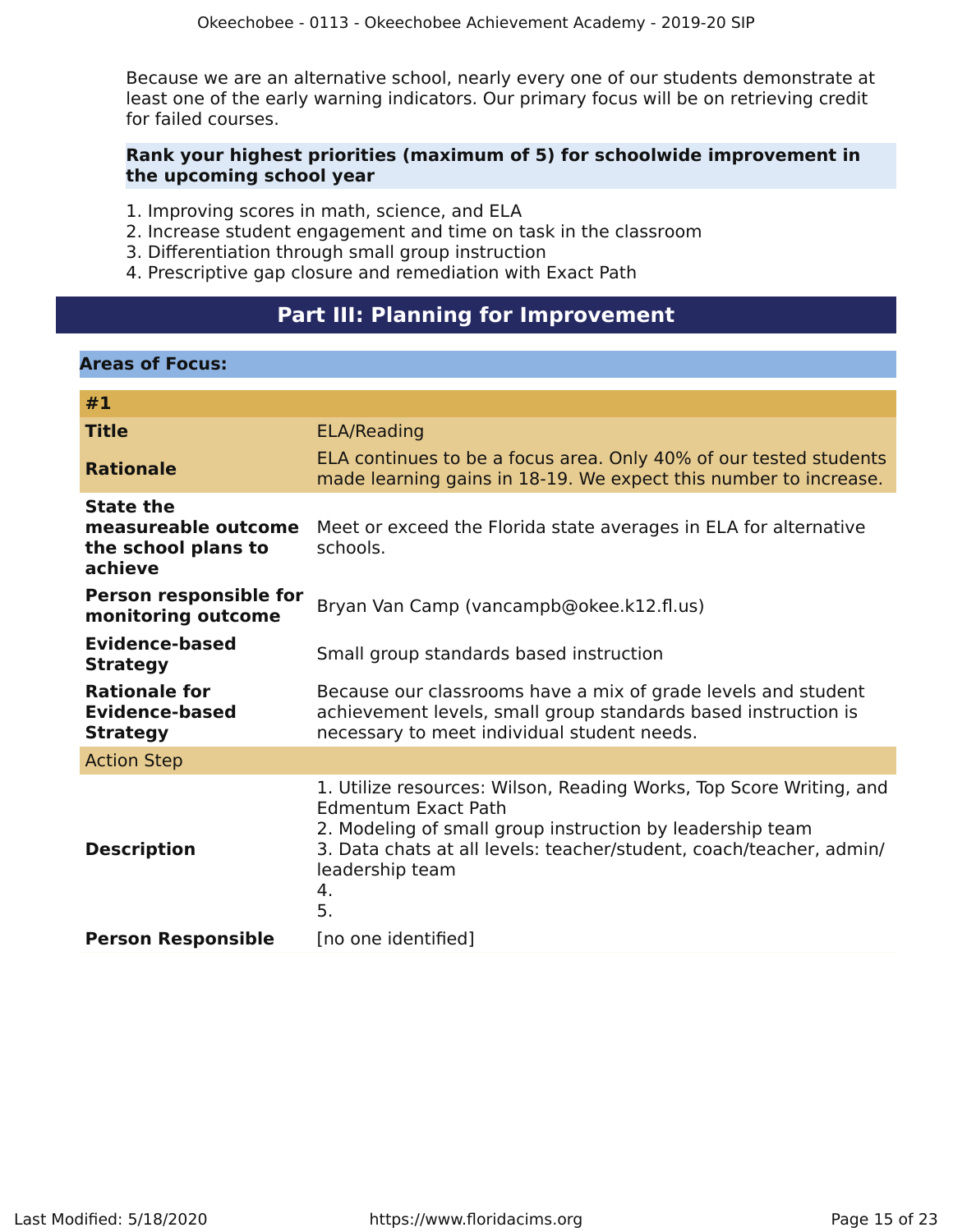| #2                                                                     |                                                                                                                                                                                                                                                                                |
|------------------------------------------------------------------------|--------------------------------------------------------------------------------------------------------------------------------------------------------------------------------------------------------------------------------------------------------------------------------|
| <b>Title</b>                                                           | Math                                                                                                                                                                                                                                                                           |
| <b>Rationale</b>                                                       | 30% of our students made learning gains in Math in 18-19.                                                                                                                                                                                                                      |
| <b>State the measureable</b><br>outcome the school<br>plans to achieve | Increase learning gains in Math by 5% in 19-20.                                                                                                                                                                                                                                |
| <b>Person responsible for</b><br>monitoring outcome                    | Bryan Van Camp (vancampb@okee.k12.fl.us)                                                                                                                                                                                                                                       |
| <b>Evidence-based</b><br><b>Strategy</b>                               | Small group standards based instruction                                                                                                                                                                                                                                        |
| <b>Rationale for Evidence-</b><br>based Strategy                       | Because our classes vary in grade level and student<br>achievement level, small group standards based instructions is<br>necessary to meet individual student needs.                                                                                                           |
| <b>Action Step</b>                                                     |                                                                                                                                                                                                                                                                                |
| <b>Description</b>                                                     | 1. Utilize resources: Reflex Math, Kahn Academy, Study Island,<br>and Edmentum Exact Path<br>2. Data chats at all levels: teacher/student, coach/teacher,<br>admin/leadership team<br>3. Modeling of small group standards based instruction by<br>leadership team<br>4.<br>5. |
| <b>Person Responsible</b>                                              | [no one identified]                                                                                                                                                                                                                                                            |
| #3                                                                     |                                                                                                                                                                                                                                                                                |
| <b>Title</b>                                                           | <b>Science</b>                                                                                                                                                                                                                                                                 |
| <b>Rationale</b>                                                       | Science scores remain on the decline                                                                                                                                                                                                                                           |
| <b>State the measureable</b><br>outcome the school<br>plans to achieve | Increase performance in science by 5%                                                                                                                                                                                                                                          |
| Person responsible for<br>monitoring outcome                           | Bryan Van Camp (vancampb@okee.k12.fl.us)                                                                                                                                                                                                                                       |
| <b>Evidence-based</b><br><b>Strategy</b>                               | Standards based small group instruction                                                                                                                                                                                                                                        |
| <b>Rationale for Evidence-</b><br>based Strategy                       | Because our classes vary in grade level and student<br>achievement level, small group standards based instructions is<br>necessary to meet individual student needs.                                                                                                           |
| <b>Action Step</b>                                                     |                                                                                                                                                                                                                                                                                |
|                                                                        | 1. Data chats at all levels: teacher/student, coach/teacher,                                                                                                                                                                                                                   |

| leadership team                                      |  |  |  |
|------------------------------------------------------|--|--|--|
| 3. Differentiated small group instruction by teacher |  |  |  |

2. Modeling of small group standards based instruction by

| <b>Person Responsible</b> | Bryan Van Camp (vancampb@okee.k12.fl.us) |
|---------------------------|------------------------------------------|
|---------------------------|------------------------------------------|

admin/leadership team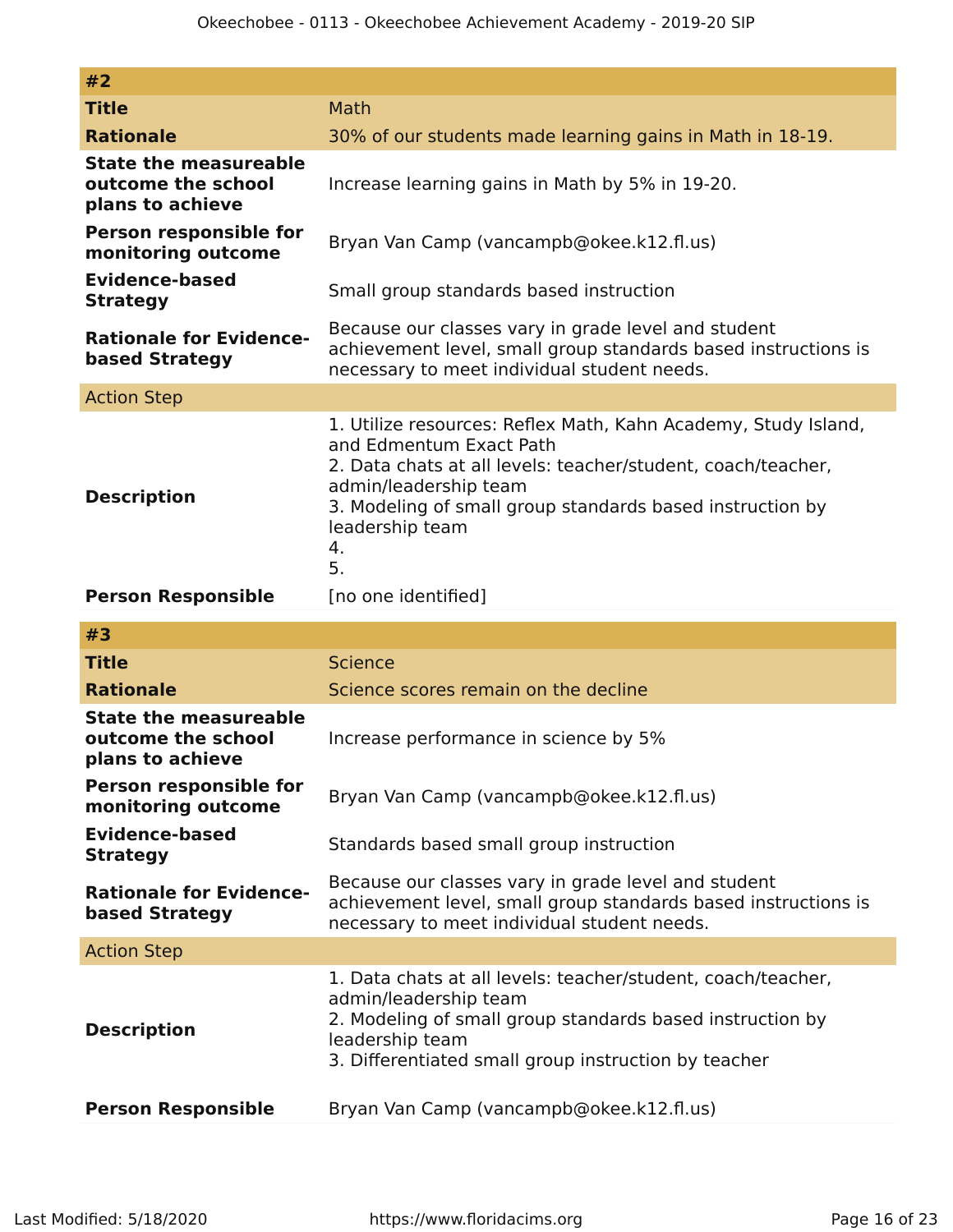| #4                                                              |                                                                                                                                                                                                                        |
|-----------------------------------------------------------------|------------------------------------------------------------------------------------------------------------------------------------------------------------------------------------------------------------------------|
| <b>Title</b>                                                    | <b>Social Studies</b>                                                                                                                                                                                                  |
| <b>Rationale</b>                                                | Social Studies scores continue to decline                                                                                                                                                                              |
| State the measureable<br>outcome the school<br>plans to achieve | Increase scores on Civics and EOC's by 5%                                                                                                                                                                              |
| <b>Person responsible for</b><br>monitoring outcome             | Bryan Van Camp (vancampb@okee.k12.fl.us)                                                                                                                                                                               |
| <b>Evidence-based</b><br><b>Strategy</b>                        | Standards based small group instruction                                                                                                                                                                                |
| <b>Rationale for Evidence-</b><br>based Strategy                | Because our classes vary in grade level and student<br>achievement level, small group standards based instructions is<br>necessary to meet individual student needs.                                                   |
| <b>Action Step</b>                                              |                                                                                                                                                                                                                        |
| <b>Description</b>                                              | 1. Modeling of small group instruction by leadership team<br>2. Data chats at all levels: teacher/student, coach/teacher,<br>admin/leadership team<br>3. Differentiated small group instruction by teacher<br>4.<br>5. |
| <b>Person Responsible</b>                                       | Bryan Van Camp (vancampb@okee.k12.fl.us)                                                                                                                                                                               |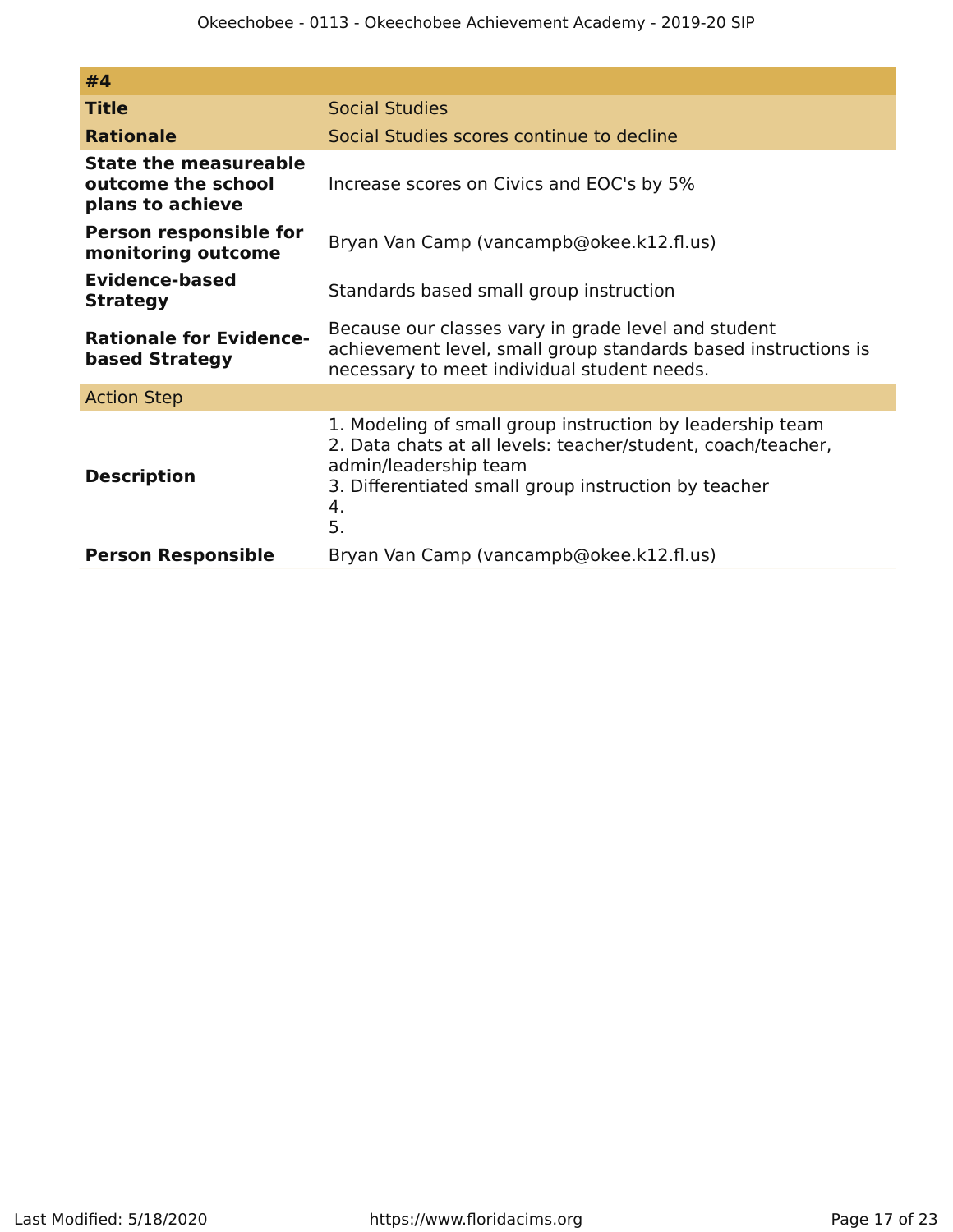| #5                                                                        |                                                                                                                                                                                                                                                                                                                                                                                                                                                                                                    |
|---------------------------------------------------------------------------|----------------------------------------------------------------------------------------------------------------------------------------------------------------------------------------------------------------------------------------------------------------------------------------------------------------------------------------------------------------------------------------------------------------------------------------------------------------------------------------------------|
| <b>Title</b>                                                              | Social and Emotional Health                                                                                                                                                                                                                                                                                                                                                                                                                                                                        |
| <b>Rationale</b>                                                          | Many of our students have experienced various degrees of trauma<br>that affect their ability to perform academically and/or engage in<br>appropriate behavior with peers and adults.                                                                                                                                                                                                                                                                                                               |
| <b>State the</b><br>measureable outcome<br>the school plans to<br>achieve | Students will engage appropriately with peers and staff, and we<br>will see a reduction in referral numbers by 10%.                                                                                                                                                                                                                                                                                                                                                                                |
| <b>Person responsible</b><br>for monitoring<br>outcome                    | Albert Whiteside (whitesidea@okee.k12.fl.us)                                                                                                                                                                                                                                                                                                                                                                                                                                                       |
| <b>Evidence-based</b><br><b>Strategy</b>                                  | PBIS and consistent classroom procedures                                                                                                                                                                                                                                                                                                                                                                                                                                                           |
| <b>Rationale for</b><br><b>Evidence-based</b><br><b>Strategy</b>          | On-task, productive behavior is rewarded. Students have daily<br>incentives to encourage time on task and positive behavior in<br>class.                                                                                                                                                                                                                                                                                                                                                           |
| <b>Action Step</b>                                                        |                                                                                                                                                                                                                                                                                                                                                                                                                                                                                                    |
| <b>Description</b>                                                        | 1. Classroom Dojo for behavior tracking.<br>2. Intervention system will remain in place for student behavior;<br>ESE specialist will ensure all teachers are<br>aware of student accommodations and that students are receiving<br>accommodations.<br>3. Dean will update staff on discipline data and appropriate de-<br>escalation strategies.<br>4. Implementation of Ripple Effects in elective class and ISS.<br>5. Daily incentive program to encourage on-task, positive<br>behavior.<br>5. |
| <b>Person Responsible</b>                                                 | [no one identified]                                                                                                                                                                                                                                                                                                                                                                                                                                                                                |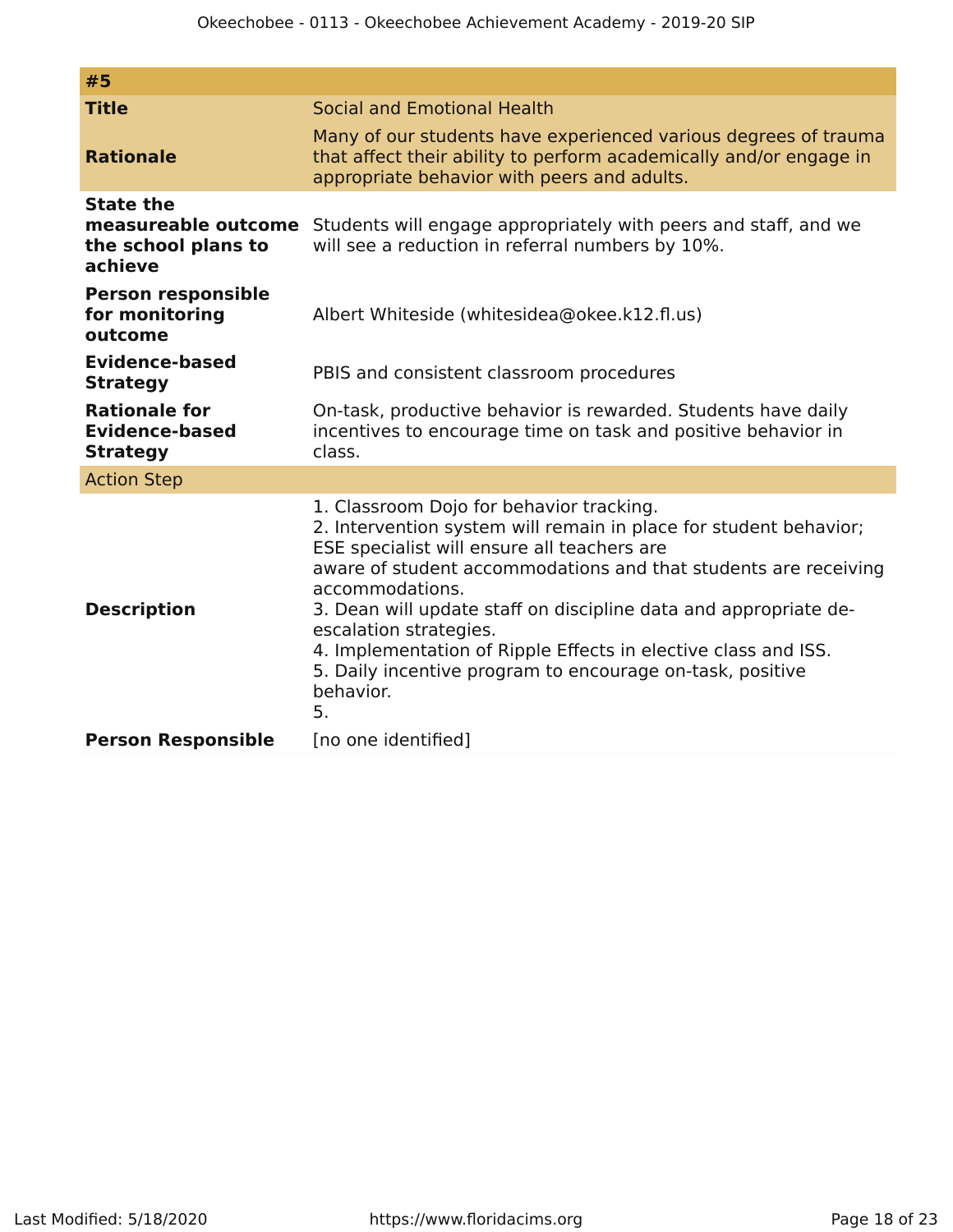| #6                                                                        |                                                                                                                                                                                |
|---------------------------------------------------------------------------|--------------------------------------------------------------------------------------------------------------------------------------------------------------------------------|
| <b>Title</b>                                                              | <b>Hispanic Population</b>                                                                                                                                                     |
| <b>Rationale</b>                                                          | Students performing below standard per ESSA Federal Index                                                                                                                      |
| <b>State the</b><br>measureable outcome<br>the school plans to<br>achieve | Improve performance of subgroup to meet or exceed federal<br>standards                                                                                                         |
| Person responsible for<br>monitoring outcome                              | Bryan Van Camp (vancampb@okee.k12.fl.us)                                                                                                                                       |
| <b>Evidence-based</b><br><b>Strategy</b>                                  | <b>Standards Based Small Group Instruction</b>                                                                                                                                 |
| <b>Rationale for</b><br><b>Evidence-based</b><br><b>Strategy</b>          | Because our classrooms have a mix of grade levels and student<br>achievement levels, small group standards based instruction is<br>necessary to meet individual student needs. |
| <b>Action Step</b>                                                        |                                                                                                                                                                                |
| <b>Description</b>                                                        | 1. Utilize resources: Exact Path, Top Score Writing<br>2. Modeling of small group instruction by leadership team<br>3. Data chats: teacher/student; admin/teacher<br>4.<br>5.  |
| <b>Person Responsible</b>                                                 | [no one identified]                                                                                                                                                            |
| #7                                                                        |                                                                                                                                                                                |
| <b>Title</b>                                                              | <b>White Population</b>                                                                                                                                                        |
| <b>Rationale</b>                                                          | Students performing below standard according to ESSA Federal<br>Index                                                                                                          |
| <b>State the</b><br>measureable outcome<br>the school plans to<br>achieve | Improve student performance to meet or exceed federal standard                                                                                                                 |
| <b>Person responsible for</b><br>monitoring outcome                       | Bryan Van Camp (vancampb@okee.k12.fl.us)                                                                                                                                       |
| <b>Evidence-based</b><br><b>Strategy</b>                                  | Standards based small group instruction                                                                                                                                        |
| <b>Rationale for</b><br><b>Evidence-based</b><br><b>Strategy</b>          | Because our classrooms have a mix of grade levels and student<br>achievement levels, small group standards based instruction is<br>necessary to meet individual student needs. |
| <b>Action Step</b>                                                        |                                                                                                                                                                                |
| <b>Description</b>                                                        | 1. Utilize resources: Exact Path, Top Score Writing<br>2. Modeling of small group instruction by leadership team<br>3. Data Chats: teacher/student; admin/teacher<br>4.<br>5.  |
| <b>Person Responsible</b>                                                 | [no one identified]                                                                                                                                                            |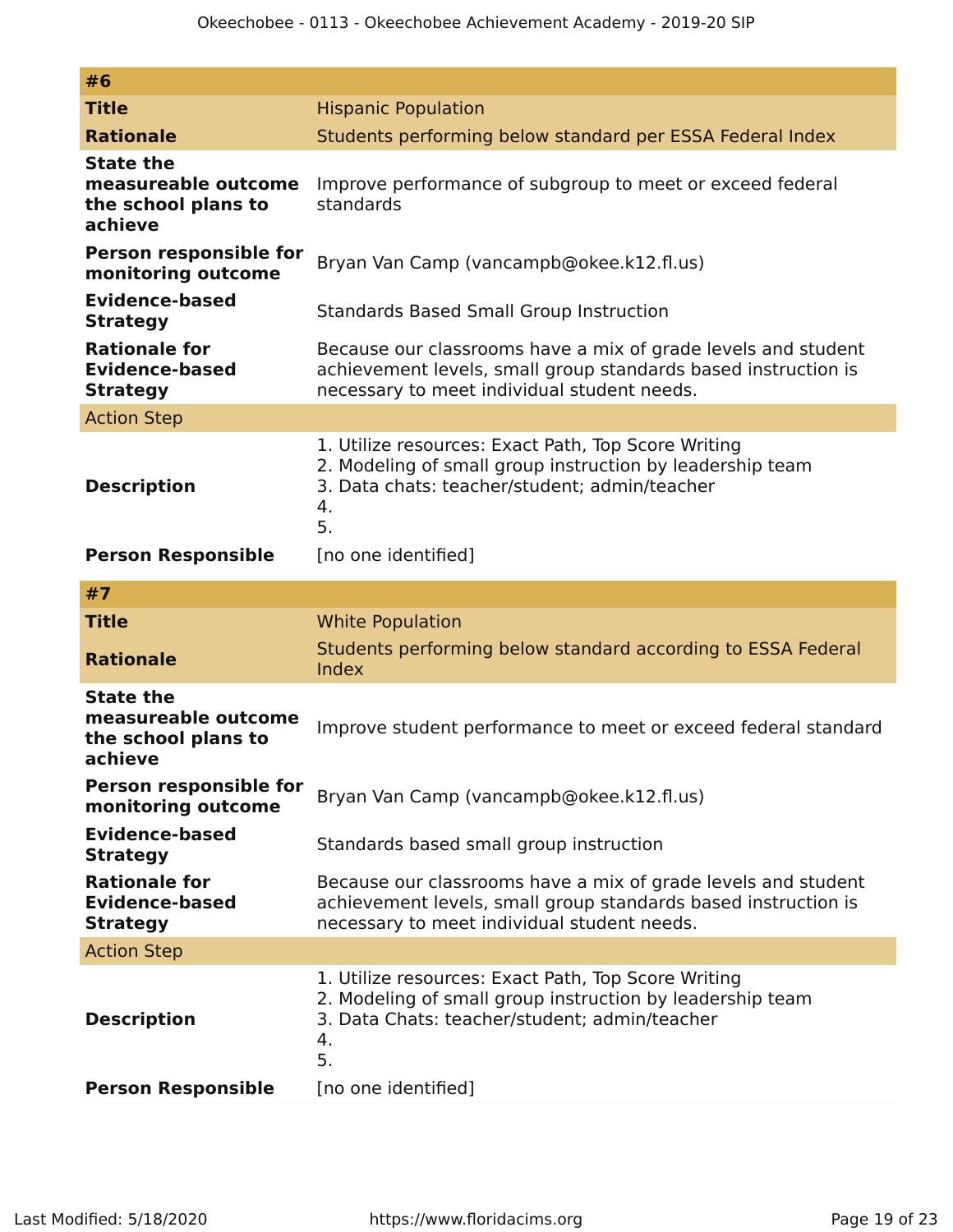| #8                                                                        |                                                                                                                                                                                                                         |
|---------------------------------------------------------------------------|-------------------------------------------------------------------------------------------------------------------------------------------------------------------------------------------------------------------------|
| <b>Title</b>                                                              | <b>Economically Disadvantaged</b>                                                                                                                                                                                       |
| <b>Rationale</b>                                                          | Students performing below standard per ESSA Federal Index                                                                                                                                                               |
| <b>State the</b><br>measureable outcome<br>the school plans to<br>achieve | Improve student performance to meet or exceed federal standard                                                                                                                                                          |
| <b>Person responsible for</b><br>monitoring outcome                       | Bryan Van Camp (vancampb@okee.k12.fl.us)                                                                                                                                                                                |
| <b>Evidence-based</b><br><b>Strategy</b>                                  | Standards based small group instruction                                                                                                                                                                                 |
| <b>Rationale for</b><br><b>Evidence-based</b><br><b>Strategy</b>          | Because our classrooms have a mix of grade levels and student<br>achievement levels, small group standards based instruction is<br>necessary to meet individual student needs.                                          |
| <b>Action Step</b>                                                        |                                                                                                                                                                                                                         |
| <b>Description</b><br><b>Person Responsible</b>                           | 1. Utilize Resources: Exact Path; Top Score Writing<br>2. Modeling of small group standards based instruction by<br>leadership team<br>3. Data Chats: teacher/student; admin/teacher<br>4.<br>5.<br>[no one identified] |
|                                                                           |                                                                                                                                                                                                                         |
| #9                                                                        |                                                                                                                                                                                                                         |
| <b>Title</b>                                                              | <b>Students with Disabilities</b>                                                                                                                                                                                       |
| <b>Rationale</b>                                                          | Students performing below standard per ESSA Federal Index                                                                                                                                                               |
| <b>State the</b><br>measureable outcome<br>the school plans to<br>achieve | Improve student performance to meet or exceed federal standard                                                                                                                                                          |
| Person responsible for<br>monitoring outcome                              | Bryan Van Camp (vancampb@okee.k12.fl.us)                                                                                                                                                                                |
| <b>Evidence-based</b><br><b>Strategy</b>                                  | Small group standards based instruction                                                                                                                                                                                 |
| <b>Rationale for</b><br><b>Evidence-based</b><br><b>Strategy</b>          | Because our classrooms have a mix of grade levels and student<br>achievement levels, small group standards based instruction is<br>necessary to meet individual student needs.                                          |
| <b>Action Step</b>                                                        |                                                                                                                                                                                                                         |
| <b>Description</b><br><b>Person Responsible</b>                           | 1. Utilize resources: Exact Path, Top Score Writing<br>2. Modeling of small group instruction by leadership team<br>3. Data chats: teacher/student; admin/teacher<br>4.<br>5.<br>[no one identified]                    |

**Additional Schoolwide Improvement Priorities** (optional)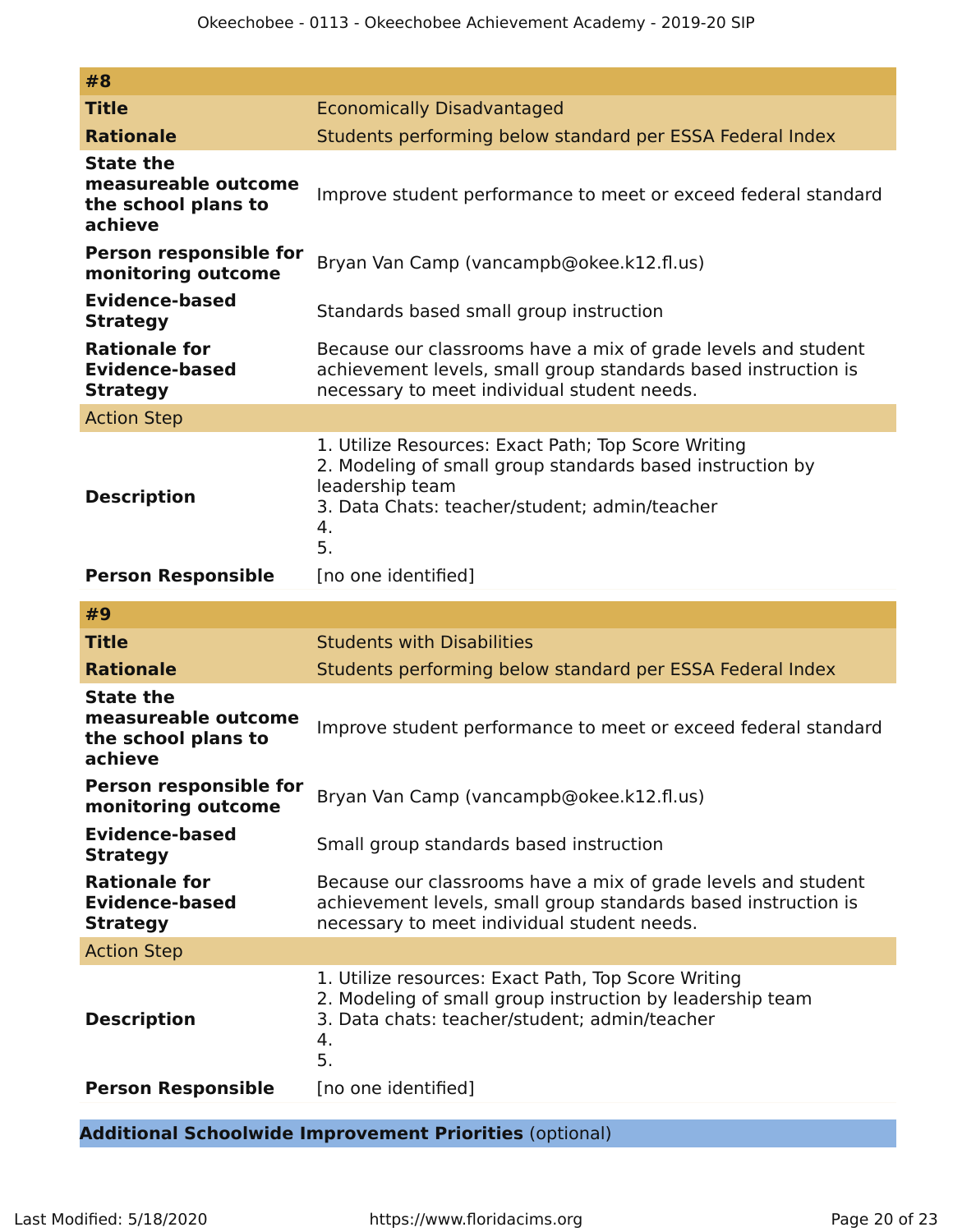#### **After choosing your Area(s) of Focus, explain how you will address the remaining schoolwide improvement priorities (see the Guidance tab for more information)**

In addition to our academic focus, we have an initiative to improve student motivation. Students have a daily opportunity to earn incentive time prior to lunch and prior to dismissal. Students earn the incentive time through on-task, appropriate behavior that is tracked each class period by the teachers and paraprofessionals. Incentive time is the only acceptable time for students to use their cell phones and devices. They may report to supervised areas in the Life Skills room or the pavilion.

## **Part IV: Title I Requirements**

#### <span id="page-20-0"></span>**Additional Title I Requirements**

This section must be completed if the school is implementing a Title I, Part A schoolwide program and opts to use the Schoolwide Improvement Plan to satisfy the requirements of the schoolwide program plan, as outlined in the Every Student Succeeds Act, Public Law No. 114-95, § 1114(b). This section is not required for non-Title I schools.

#### **Describe how the school plans to build positive relationships with parents, families, and other community stakeholders to fulfill the school's mission and support the needs of students**

Okeechobee County Schools welcome every opportunity to enhance relationships with parents, families and other community stakeholders to fulfill the school mission and support the needs of students. Open House is an annual activity where students and families are invited on campus to meet their child's teachers, administration and many of the support staff that are in direct contact with students. In addition to Open House, parent nights are held throughout the year and generally focus around a student activity or content area, such as ELA or Math.

Secondary sites even host a CTE Spotlight where community members, students and parents can attend and learn more about the CTE courses and programs that are available at the secondary level.

Elementary sites, participate in APTT, Academic Parent Teacher Teams. APTT meetings occur four times per year where student data is shared on foundational reading and math skills. Parents are able to see exactly where their child is performing compared to other students in the class. Teachers then teach an activity and provide materials for parents utilize at home with their child. These activities will enhance instruction and enrich skills needed to be successful in reading and math.

#### **PFEP Link**

The school completes a Parental Involvement Plan (PFEP), which is available at the school site.

#### **Describe how the school ensures the social-emotional needs of all students are being met, which may include providing counseling, mentoring and other pupil services**

The School Counselor facilitates a variety of services through community agencies that include anger management, stress and anxiety groups, bullying prevention, respect education, Too Cool for Violence, Cyber Safety, and Stranger Danger. Age appropriate school-wide mental/behavioral health and prevention curriculum (evidence-based curriculum) are available at all 10 school sites.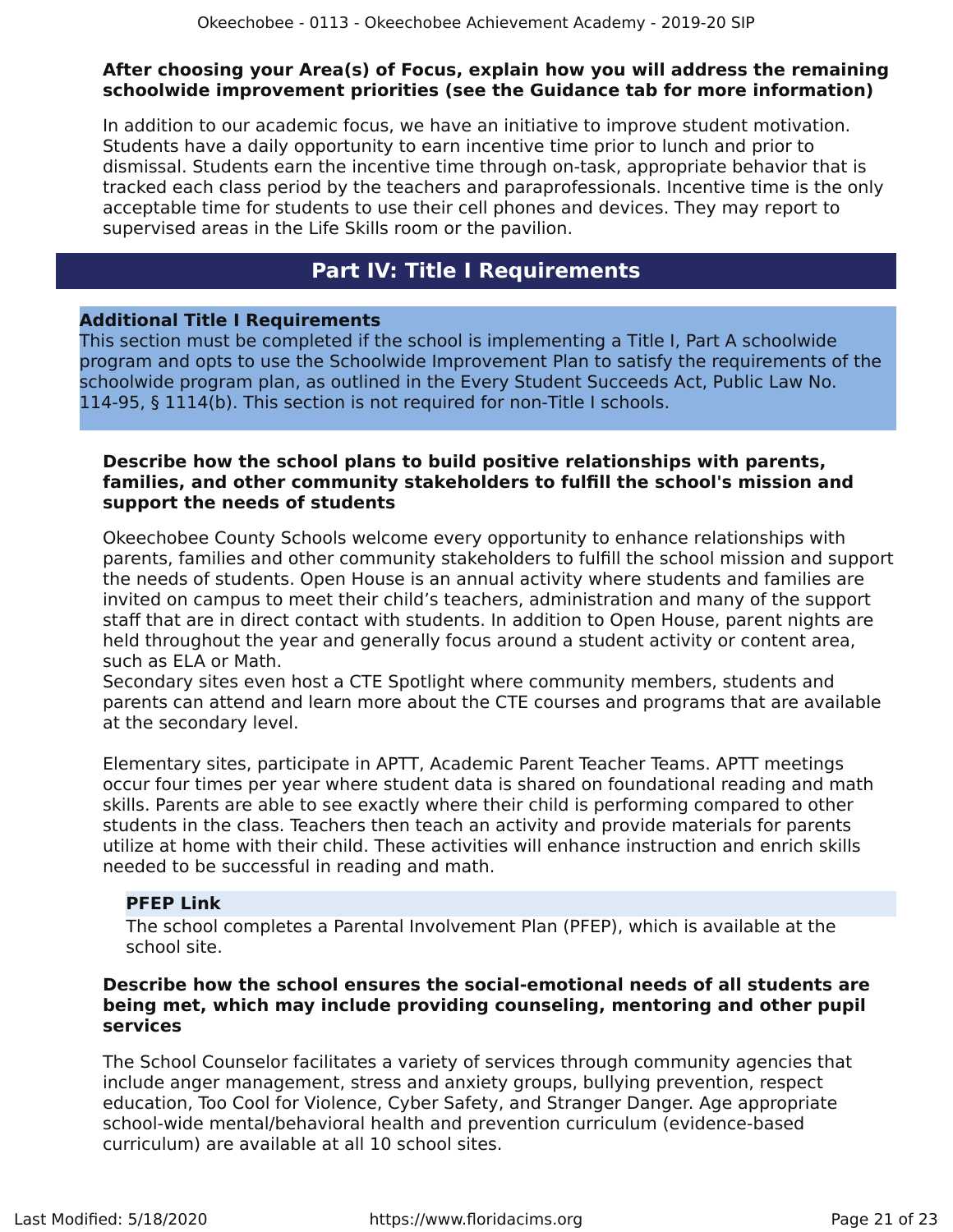o Second Steps o Child Safety Matters o Lauren's Kids o Stranger Danger/Gun Safety o CyberSafety/Netsmartz o Bullying (Awareness) Education/Consequences o Know the Law o Safety Assessment & Intervention o Signs of Suicide o Say Something o Start With Hello o Crime Watch (SAVE) o D.A.R.E. o Elk's Lodge Drug Prevention Program

Supports are delivered in a multi-tiered system based on the level of intervention needed for a specific student. These supports include curriculum, programs and services to address the needs of all students (Tier I); students who have been identified through the early warning system or universal screening process and require a higher level of service (Tier 2); and students who need intensive intervention and services (Tier 3).

#### **Describe the strategies the school employs to support incoming and outgoing cohorts of students in transition from one school level to another**

Preschool sites collaborate with elementary schools to ensure a smooth transition into school. Pre-K students will participate in a field trip to their home school where they will walk the campus, visit the cafeteria, playground and front office. The same is true of elementary transitioning to middle school. A middle school counselor will talk to fifth graders about the transition and accompany them on a field trip to the middle school where they take a tour of the facility.

Secondary sites follow the same procedure to acclimate students to the new facility and or group of teachers. Grade alike Open Houses are held to provide specific information to a cohort of students and parents.

**Describe the process through which school leadership identifies and aligns all available resources (e.g., personnel, instructional, curricular) in order to meet the needs of all students and maximize desired student outcomes. Include the methodology for coordinating and supplementing federal, state and local funds, services and programs. Provide the person(s) responsible, frequency of meetings, how an inventory of resources is maintained and any problem-solving activities used to determine how to apply resources for the highest impact**

Principal - School Leadership Team Meeting, Data Chats, Professional Development, PLC's, classroom observations Dean- Discipline, Facilities, Student Support Services Instructional Coaches- PLC's, Curriculum and Instruction, teacher resources, modeling, coaching Resource Specialists - IEPs, LEPs, Behavior Interventionist - MTSS, PBIS

All of the above members serve on the school leadership team, attend leadership team meetings, grade-level team meetings and PLCs. These school leaders also actively